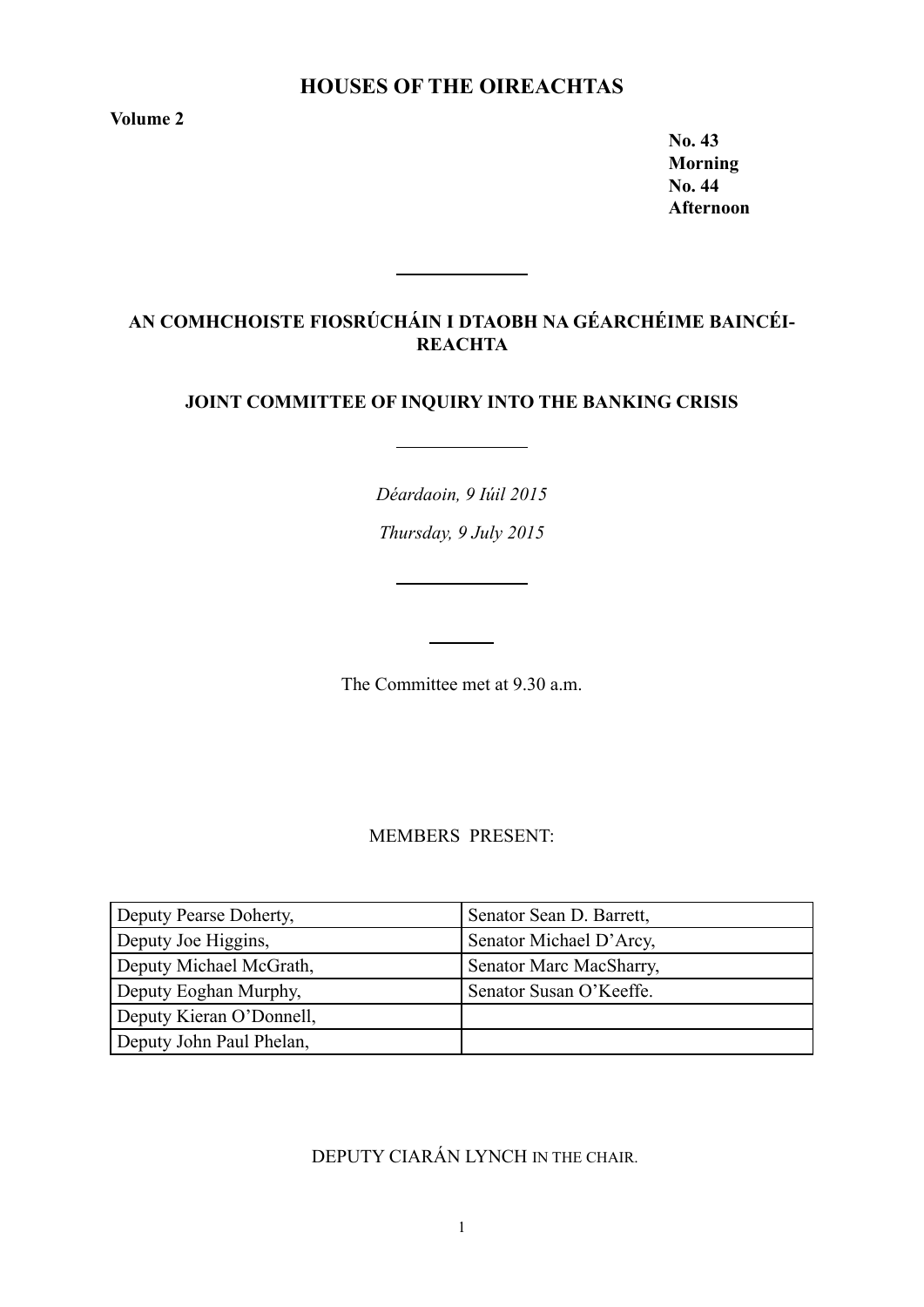## **Special Adviser - Ms Cathy Herbert**

**Chairman:** I now propose that we go into public session. Is that agreed? As we have a quorum, the Committee of Inquiry into the Banking Crisis is now in public session and can I ask members and those in the public Gallery to ensure that their mobile devices are switched off.

Session 1 is a public hearing with Ms Cathy Herbert, former special adviser to Minister Brian Lenihan. In commencing this morning's proceedings, I would like to welcome everyone to the public hearings of the Joint Committee of Inquiry into the Banking Crisis. At our first session this morning we will here from Ms Cathy Herbert, former special adviser to Minister Brian Lenihan. Cathy Herbert was first appointed as special adviser to the late Brian Lenihan in January 2006 when he became Minister for children, and she continued as his adviser throughout his ministerial career. She has previously worked as a special adviser to the former Minister, Dr. James McDaid. Before that Ms Herbert worked as a journalist with RTE. Ms Herbert, you're very welcome before the committee this morning.

### **Ms Cathy Herbert:** Thank you.

**Chairman:** Before hearing from the witness, I wish to advise the witness that by virtue of section 17(2)(*l*) of the Defamation Act 2009, witnesses are protected by absolute privilege in respect of their evidence to this committee. If you are directed by the Chairman to cease giving evidence in relation to a particular matter and you continue to so do, you are entitled thereafter only to a qualified privilege in respect of your evidence. You are directed that only evidence connected with the subject matter of these proceedings is to be given. I would remind members and those present that there are currently criminal proceedings ongoing and further criminal proceedings are scheduled during the lifetime of the inquiry which overlap with the subject matter of the inquiry. Therefore, the utmost caution should be taken not to prejudice those proceedings. Members of the public are reminded that photography is prohibited in the committee room. To assist the smooth running of the inquiry, we will display certain documents on the screens here in the committee room. For those sitting in the Gallery, these documents will be displayed on the screens to your left and right. Members of the public and journalists are reminded that these are documents and that they are confidential and should not publish any of the documents so displayed.

The witness has been directed to attend this meeting of the Joint Committee of Inquiry into the Banking Crisis. You have been furnished with booklets and core documents. These are before the committee, will be relied upon in questioning and form part of the evidence of the inquiry. So with that said, if I can now ask the clerk to administer the oath to Ms Herbert please.

#### *The following witness was sworn in by the Clerk to the Committee:*

Ms Cathy Herbert, former Special Adviser to Minister for Finance.

**Chairman:** Once again, Ms Herbert, welcome before the committee this morning. And if I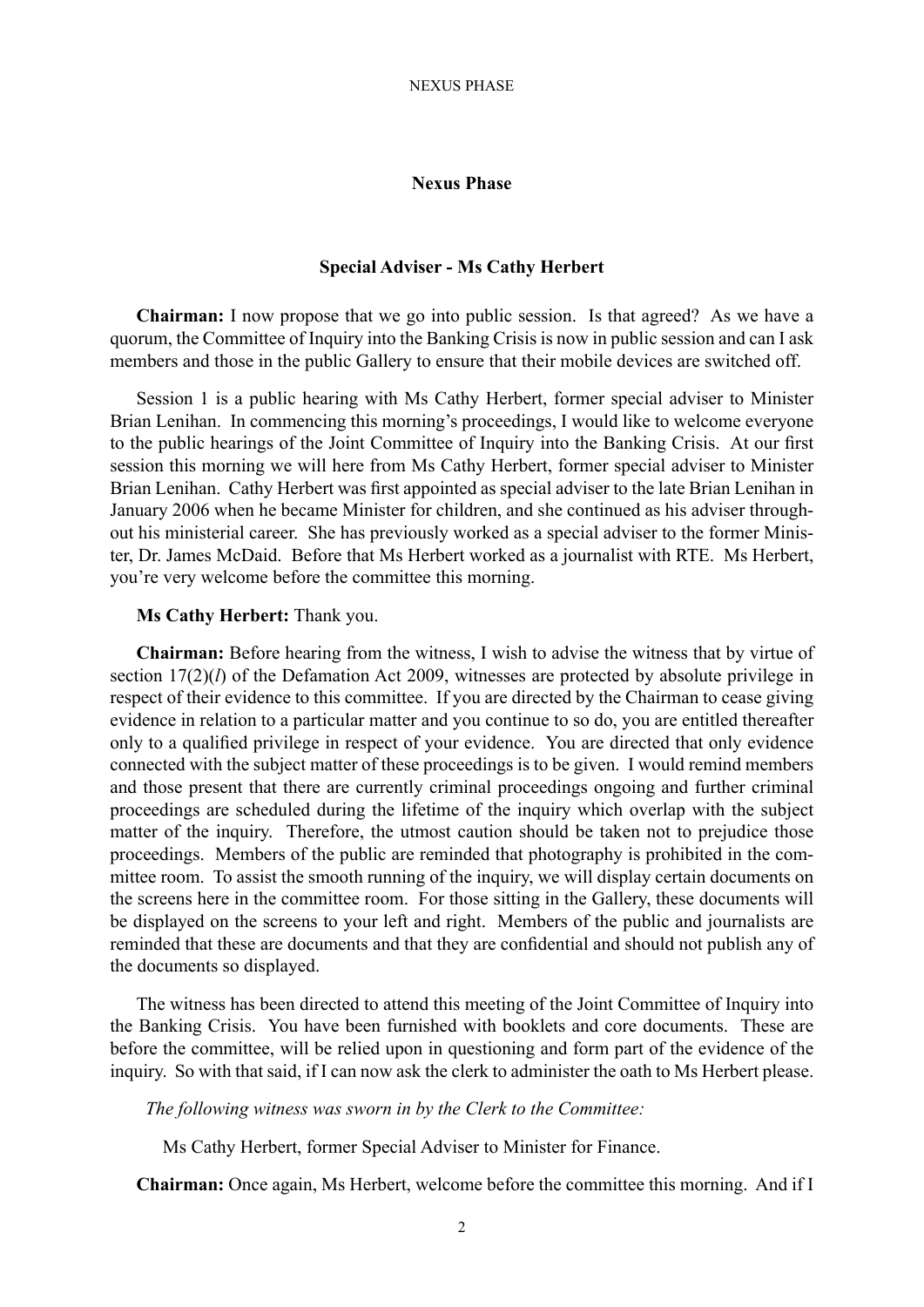can invite you to make your opening remarks to the committee please.

**Ms Cathy Herbert:** Thank you, Mr. Chairman, and good morning to the members of the committee. I'm happy to be here with you this morning to assist you in whatever way I can in your important endeavour. You have my written statement, which I'm happy to take as read, but before moving on to questions I'd like to make a brief few points about the nature of my work for the late Brian Lenihan. As you said, Chairman, I was special adviser throughout his time in the Department of Finance. Committee members may know that the legal definition of the role of special adviser is quite broad, and that the Minister to whom the adviser is accountable essentially writes his or her job spec. In my case, my main duty was to advise Brian Lenihan on the communication of Government actions and decisions taken during the crisis, most of which were complex and difficult. Throughout the crisis he was acutely conscious of the need to explain to the citizens the reasons for Government actions and the outcomes they were designed to achieve. His specific objective was to tell the public what went wrong, what the Government was going to do about it and what the outcome of their actions would be. To achieve that objective, I worked closely with officials in the Department of Finance, drafting and providing speeches, providing briefing for Oireachtas debates, drafting articles for print media and advising on media strategy.

The particular job assigned to me by the then Minister was to work with officials and political colleagues in other Departments on the Government's response to the fiscal crisis. Between mid-2008 and April 2011, Brian Lenihan introduced six separate sets of budget correction and in his constant battle to stabilise the public finances. The banking crisis was a separate theatre of battle and initially I had no involvement at all in this area of the Minister's work. Because of its highly confidential nature, particularly in the months before the guarantee, discussion relating to the banks was necessarily held tightly by a very small group of officials. I had no role in any banking policy formulation during that period and I have no recollection of receiving any direct information about the banking matters.

After the guarantee, my involvement in the banking side revolved around the communication of the actions and decisions that the Government had to take to rescue the banks. I contributed to the drafting of speeches and I worked closely with colleagues in the press office preparing for media interviews and responding to the very significant number of media queries relating to the financial crisis in Ireland. The Minister didn't ask me to play any role in the formulation of banking policy or to attend any banking meetings about decisions relating to the banks. He did ask me, along with his press officer, to go to Government Buildings on the night of the guarantee so that we would be fully briefed for what media announcements might arise from the discussions that were taking place that night. I played no part in those discussions and spent the night with other colleagues from the Taoiseach's office in adjoining offices.

Mr. Chairman, in my written statement I have drawn on all the knowledge and information I have been able to assemble, much of it acquired after the events which the committee has asked me to address. Seven years on from the onset of the crisis, I can't now definitively distinguish between my real-time knowledge of events and what I subsequently learned about them and I'd ask the committee to bear the possible distorting impact of this in mind when assessing the information contained in that submission. I'm happy to take your questions.

**Chairman:** Thank you very much for your opening remarks, Ms Herbert, and if I can invite our first member this morning to ask questions, Deputy Kieran O'Donnell.

**Deputy Kieran O'Donnell:** Thank you, Chairman. Welcome, Ms Herbert. Mr. Cardiff,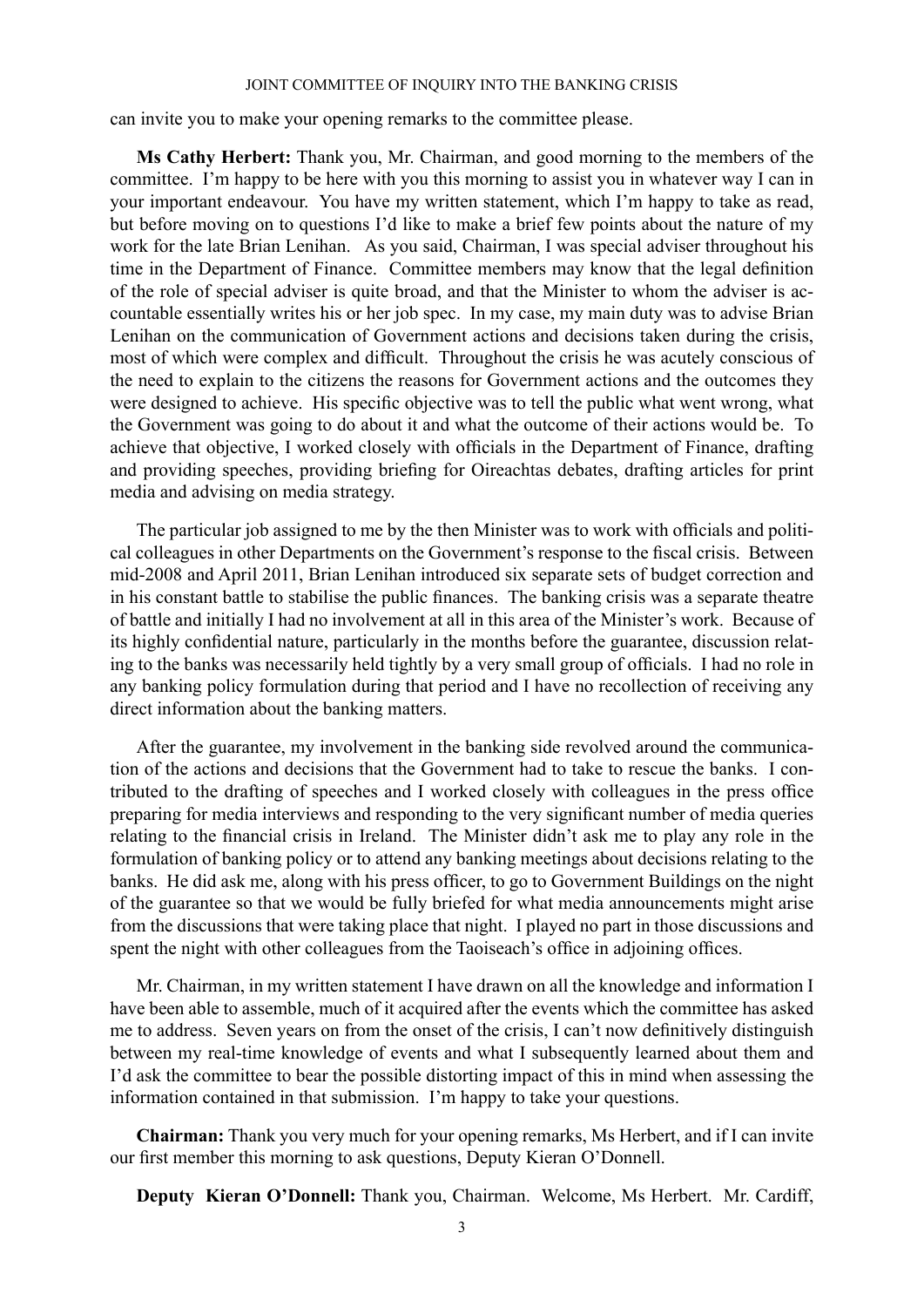who was before us recently, in his statement said, and this is core documents, Chairman, from page 50 to 51 of Kevin Cardiff's speech. And he said "At all costs, the terrible demonstration effect of allowing queues of depositors to develop outside branches - a very public 'run' on the banks - was to be avoided." Did the late Minister Brian Lenihan or any officials or political advisers ever discuss this prospect with you?

**Ms Cathy Herbert:** No. I do recall that the Minister was particularly exercised about some media discussions on the Joe Duffy show and particularly, I think, about a report that was being that was being put on the ... done for the news by, I think, George Lee at that time.

**Deputy Kieran O'Donnell:** When was that, Ms Herbert, roughly?

**Ms Cathy Herbert:** Some time in September 2008. I can't remember exactly the date. And he was worried about it and I was in my office working on something and he came in and asked me what, you know, he should do. He had got the phone number of the director general, Cathal Goan, at the time and I suggested that he should also ring Ed Mulhall whom I knew. I had worked in RTE, I knew him and I knew him to be somebody that you could trust.

**Deputy Kieran O'Donnell:** He was the CEO of ... he was the DG of RTE at the time, was he?

**Ms Cathy Herbert:** Well, no, he was the head of news I think.

**Deputy Kieran O'Donnell:** The head of news, okay.

**Ms Cathy Herbert:** And I knew he was somebody who could be trusted and that the Minister could ring him and explain his position, that he would be a reasonable person and he did that. So I was aware from that about the concern about this possibility but really my focus was on a budget which was coming up. As you know the budget in that year had been brought forward to 14 October so that was where I was focused. But on that occasion I suggested that he ring Ed Mulhall.

**Deputy Kieran O'Donnell:** And then, coming up after the guarantee, did Minister Lenihan discuss with you or were you aware subsequent to the decision of the guarantee, who was ... who supported the decision? Had the Minister, Brian Lenihan, been overruled by the Taoiseach, Brian Cowen? What were the respective positions of the then Secretary General of the Department of Finance, Mr. Doyle, and Mr. Cardiff who was head of banking at the time within the Department? And did the banks themselves bring a document, a guarantee document, in on the night of the guarantee to the Taoiseach's Department for those meetings?

**Ms Cathy Herbert:** As I said I was asked, after a long meeting of pre-budget ... a long day of pre-budget meetings, to go to Government Buildings on that night by the Minister and-----

**Deputy Kieran O'Donnell:** What was generally, I suppose, what was generally the atmosphere like, Ms Herbert, when you arrived? What was generally, what was the mood of the night?

**Ms Cathy Herbert:** Well it was busy. I mean I was aware that they ... I was actually in an office adjoining the private office to the Taoiseach's private office with colleagues who were coming and going, mostly from Government Buildings. I was aware that there were other people, other you know ... the various advisers, various people from the NTMA, the Central Bank, the regulator's office were in various parts of the building and I was also aware that the senior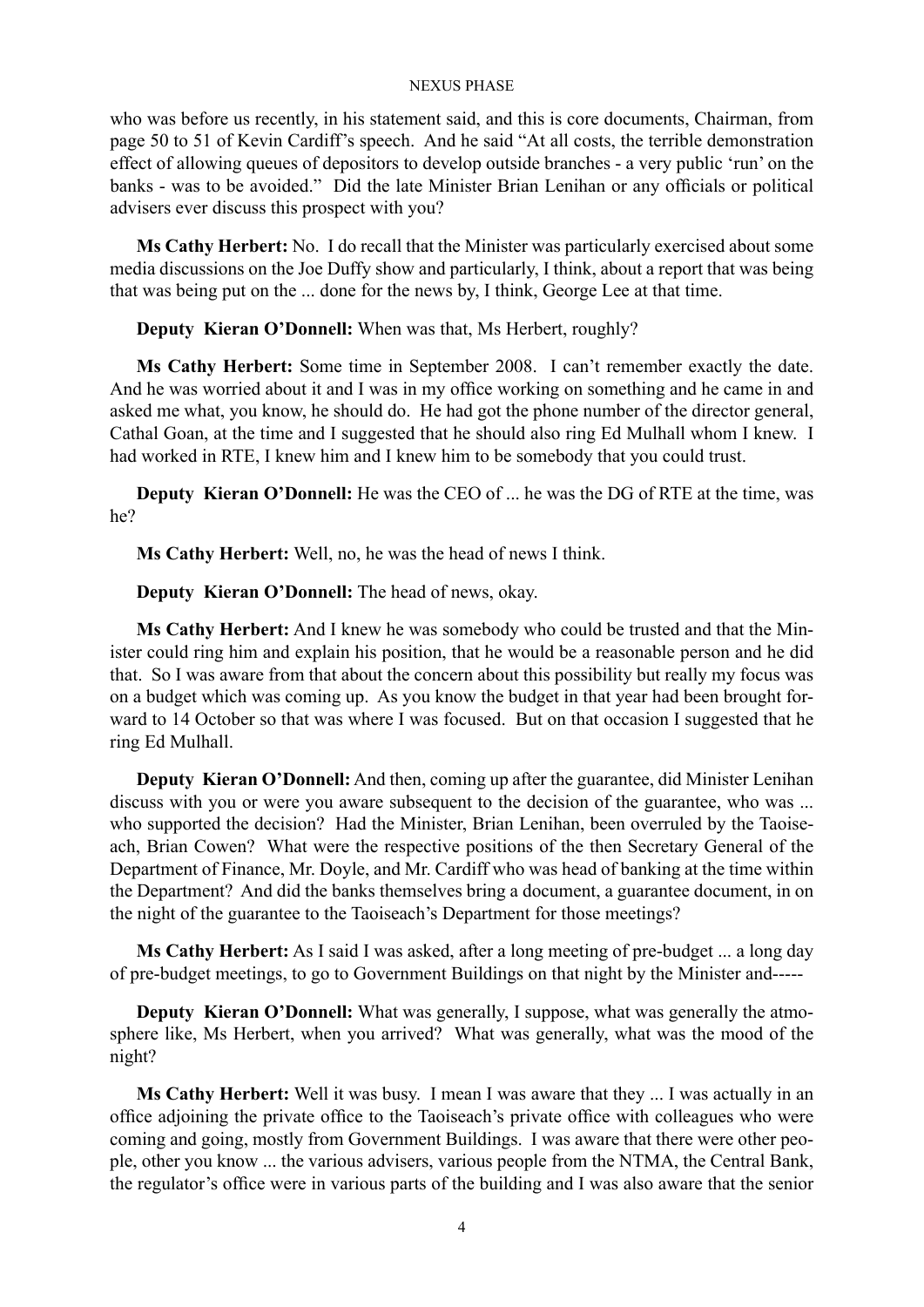people from the banks, the two main banks, were in the building. I mean, from my point of view I was ... I didn't know, I had no background and I hadn't been involved in the discussions but I was picking up what was happening - that there had been a difficult day and that there were discussions taking place. Now as regard to who said what and who ... what position anybody had, I didn't talk to Brian Lenihan until that night ... later that night as he was leaving and he-----

**Deputy Kieran O'Donnell:** And that was roughly when about?

**Ms Cathy Herbert:** I think it was about 2.30 a.m. - 3 a.m., I'm not exactly sure.

**Deputy Kieran O'Donnell:** Yes, but it was a.m.?

**Ms Cathy Herbert:** Yes, it was a.m. yes and that was the first time I saw him since the deliberations began. And I can't exactly remember the words but I do remember that he was concerned about the decision that had been taken. He was-----

**Deputy Kieran O'Donnell:** What was his general, I suppose, demeanour? What was his general-----

**Ms Cathy Herbert:** He was worried, he was concerned. He was worried about ... that the guarantee mightn't stick, worried that it wouldn't be enough to ... that this shot wouldn't be enough to rescue ... and worried about his ... what was facing him next morning in terms of talking to key people ... ECOFIN people and his international colleagues.

**Deputy Kieran O'Donnell:** How did you manage, sorry finish out.

**Ms Cathy Herbert:** And he was ... but ... he was also conscious of the moment of the decision that had been taken, the importance of the decision. He was conscious of the liabilities that were being taken on and-----

**Deputy Kieran O'Donnell:** Did the issue of the nationalisation of Anglo come up?

**Ms Cathy Herbert:** He didn't mention that to me and I wasn't ... I hadn't, at that stage, known that this was a possibility. He actually didn't discuss banking matters with me in advance. Occasionally he would throw his eyes to heaven and shake his head and say "The banks." But we didn't discuss in any detail and that was fine. I had a lot of things to be doing in terms of the budget.

**Deputy Kieran O'Donnell:** He didn't mention the deliberation with the Taoiseach, with Brian Cowen on the night on Anglo?

**Ms Cathy Herbert:** No, no, I mean I was talking ... I was talking ... I was generally saying that that was what happened in advance of the night of the guarantee, we didn't have any ... So I didn't know about Anglo. But I mean, I'm aware of this thing that he was overruled on the night and I'm not clear really. I gather that was from the evidence of the Governor of the Central Bank and I'm not clear really whether that-----

**Deputy Kieran O'Donnell:** And Mr. Cardiff.

**Ms Cathy Herbert:** Yes and Mr. ... but he didn't say he was overruled. I'm not clear-----

**Deputy Kieran O'Donnell:** Well, yes he said there was discussions-----

**Chairman:** Can you let the witness give us her interpretation of it rather than your own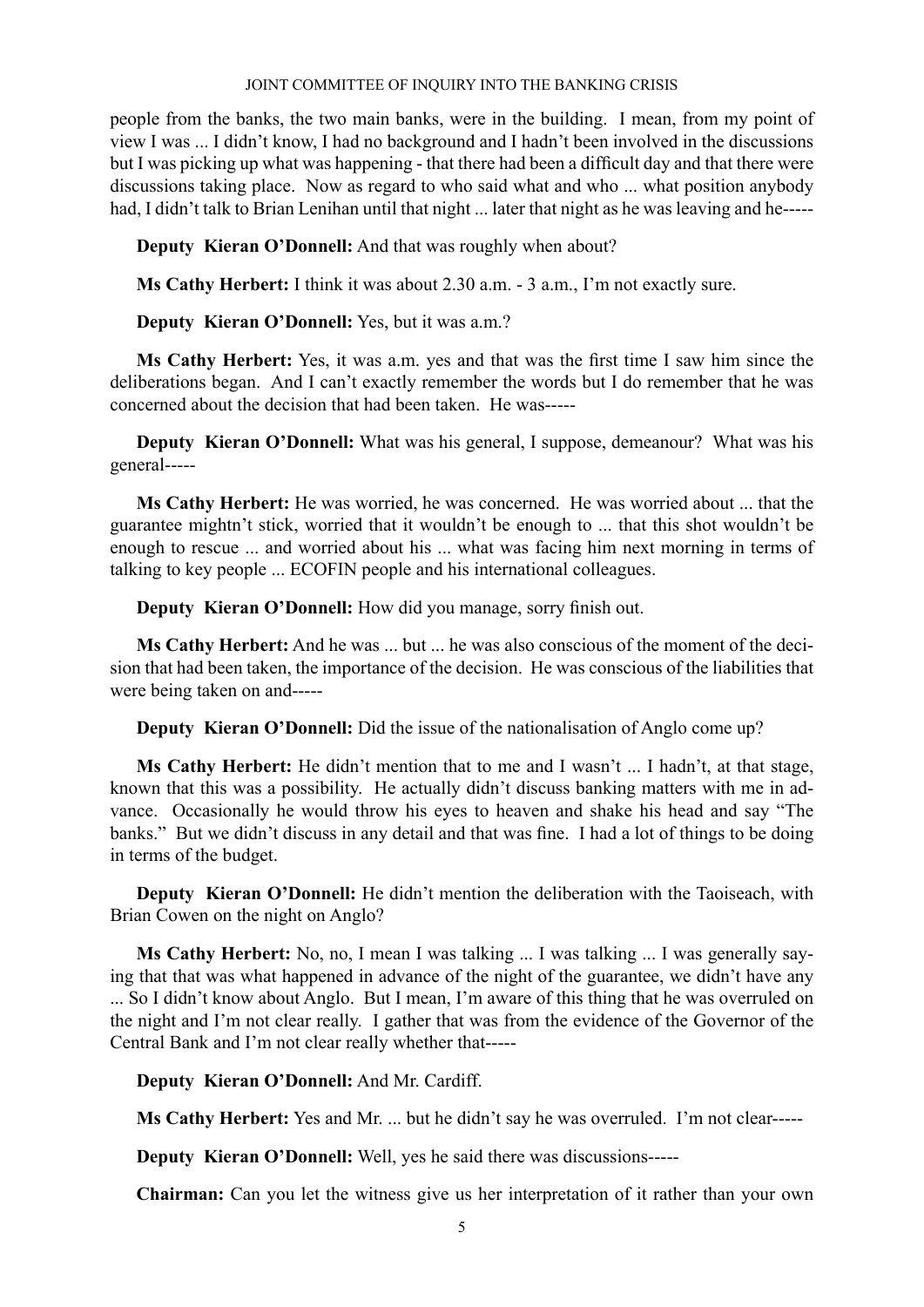projections, Deputy? Ms Herbert.

### **Deputy Kieran O'Donnell:** My apologies.

**Ms Cathy Herbert:** So I think there's no doubt that there was a ... that Brian Lenihan had argued strongly in favour of nationalisation that night. That's not in dispute. But this idea that he was overruled ... I'm not sure, I'm not clear whether that was the Governor's own language or whether he was quoting the Minister. It doesn't sound right to me, that he would say he was overruled because he had ... he knew how Government decisions were made. I mean, the business of government is that you ... people get together ... I know there wasn't formally a Government meeting that night but the discussions that would have taken place between himself and the Taoiseach were, in their nature, a Government decision. And he ... they would discuss matters and they would come to a position. And Brian Lenihan would have known that once that decision was made, whatever your ... you argue the toss, you make your case and whatever happens, once the decision's made, your job is to go out and defend that decision and execute that decision, and that's what he did. And, you know, there is no other way that Government can work, that is collective Cabinet responsibility.

So I wouldn't ... it sounds strange to me that he would have said he was overruled. I think I heard the evidence given by Dermot ... the chairman of ... Dermot Gleeson, and it sounds like something he would have said; the other didn't. Maybe the Governor, in fairness, wasn't saying he was overruled, that might have been his language. But I don't think that that's how he would-----

**Deputy Kieran O'Donnell:** And on the night, around the communications with, we'll say, ECOFIN partners and the ECB and that, what was decided on the strategy to communicate to them about this pending announcement?

**Ms Cathy Herbert:** Well, the decision was that they would ring them next morning.

**Deputy Kieran O'Donnell:** Were you involved in that, Cathy?

**Ms Cathy Herbert:** No, that was his private secretary, Kevin Cardiff and himself. And the Secretary General, David Doyle, I'm sure would have made a list of people that he should ring and he was to go in early that morning at 6 a.m. to make those calls, and then to prepare for a media announcement.

**Deputy Kieran O'Donnell:** Can I ... I suppose, so like, you've quoted in your speech ... sorry, in your witness statement, that it was the unanimous view ... quote from Brian Lenihan, he gave a presentation, he was before the finance committee, where he said "the unanimous view of the Central Bank and regulator and the advice I received from my officials [conclusions]". Did it come up at all ... the fact that Merrill Lynch and the NTMA and Kevin Cardiff appeared to be supportive of the nationalisation of Anglo? Did that come up in any discussions with Mr. Lenihan and yourself?

**Ms Cathy Herbert:** Not in advance and actually not afterwards. We didn't go over the entrails of that at all. Events were moving very quickly. There were ... you know, he had to go out and act on the decision that was made and we didn't really have time to have a post-mortem on the decision, if you like.

**Deputy Kieran O'Donnell:** And then, you make reference in your speech ... in your witness statement, on page 4, as well, "The fact that the assumptions that underpinned the Guar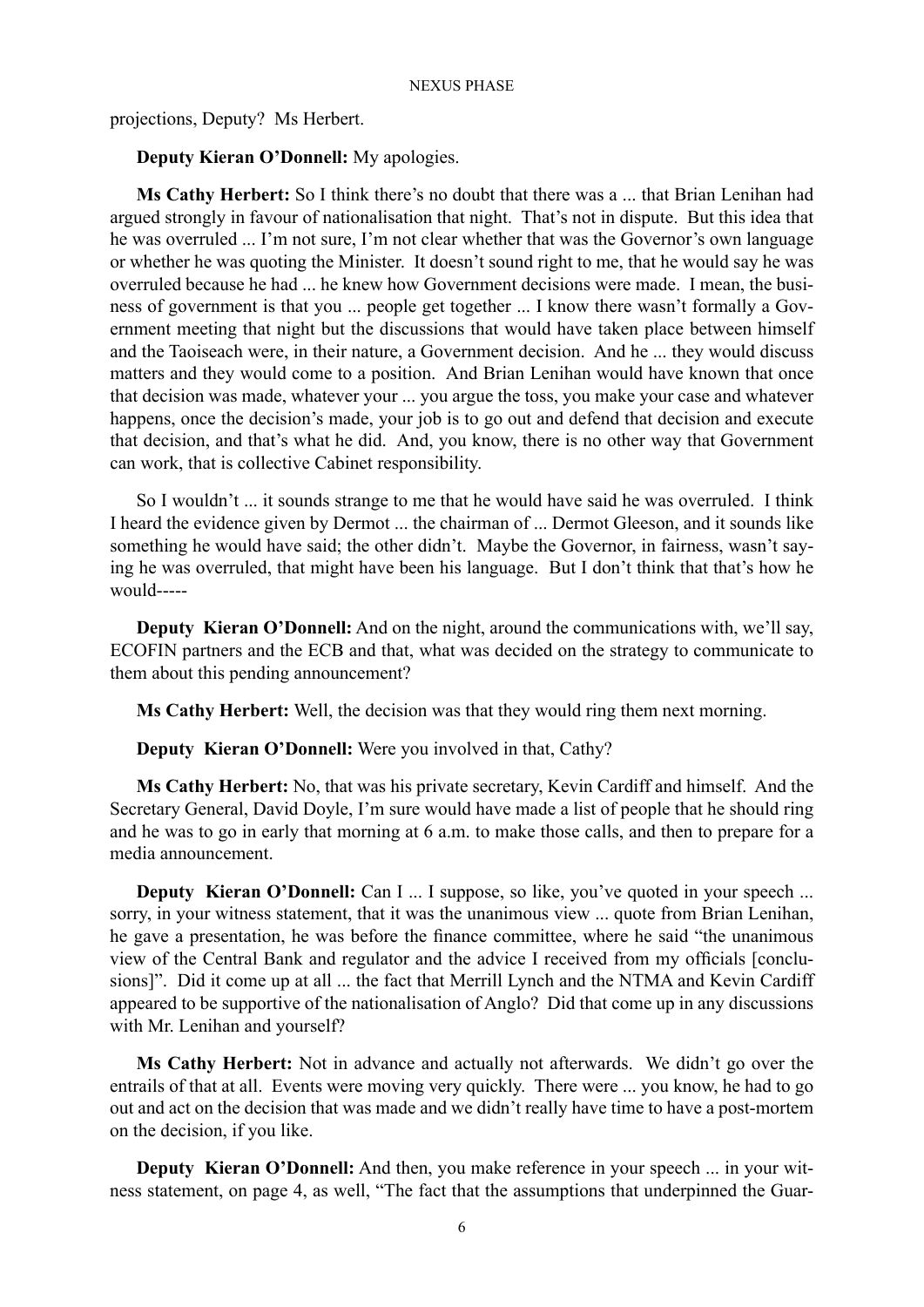antee were proven to be entirely unfounded within a short period of time shows how woefully ill-equipped and ill-prepared the system was to meet the scale of the crisis." Can you elaborate on that?

**Ms Cathy Herbert:** Well, I think it's clear now to us all that the system was very ill-prepared. I mean, there seemed to be a lot of preparatory work ... as Kevin Cardiff has ... if you read his book of evidence, it's clear that a lot of preparatory work was done. But there wasn't any contemplation of what would happen if there was a serious property crash. So, if you like, people seemed to be hidebound ... and the people advising the Minister seemed to be hidebound by a certain set of assumptions. And-----

**Deputy Kieran O'Donnell:** Had he a lot of interaction ... the Minister, the late Brian Lenihan, had he a lot of interaction in the months ... he went in as the Minister for Finance in May 2008, the guarantee would have happened four or five months later. In that period of time, was there much interaction with the Central Bank, the Financial Regulator, the NTMA, various, we'll say, other agencies, on the banking issues?

**Ms Cathy Herbert:** Yes, a huge amount of interaction. And frequently they gathered on a Friday evening ... late on a Friday evening, about 7-ish. I would be leaving my office and I would see that they were collected there. That was a regular occurrence and that was before ... obviously, those meetings became more frequent in September. I'm sure there was ... there were meetings, I know, in the Central Bank as well.

**Deputy Kieran O'Donnell:** Who would have been present at those meetings?

**Ms Cathy Herbert:** Well, it would have been representatives of the Central Bank, the regulator, the NTMA, Department officials, senior Department officials, the Minister. I don't know that he attended all of the meetings but he certainly would have been at quite a few of them.

**Deputy Kieran O'Donnell:** And you follow on then on page 6 and it's more just to get a flavour, you say, this is in terms of recapitalisation of the banks, you say:

It became evident that Bank of Ireland was our only hope [in terms of being able to, you know, to operate on its own exposure] ... it was a blow to discover AIB was not far behind Anglo.

## **Ms Cathy Herbert:** Yes.

**Deputy Kieran O'Donnell:** When did the Minister realise ... the late Brian Lenihan realise how bad things were with AIB?

**Ms Cathy Herbert:** Well, I think that didn't become clear until after the PwC reports and the various processes and, of course, that was an ongoing thing because it took ... it was extraordinary but the systems in the banks seemed to be terribly inadequate and poor.

**Deputy Kieran O'Donnell:** Do you feel that the banks had in any way misled him?

**Ms Cathy Herbert:** I think he might have been suspicious about that at times. I don't think he knew whether he was being misled or whether it was the ineptitude of the systems - their records that they didn't seem to know who had ... the extent of their exposure. This issue of cross-collateralisation, which I referred to in my statement. So it was difficult for him to know, I think, at times whether he was being misled or whether it was just ineptitude.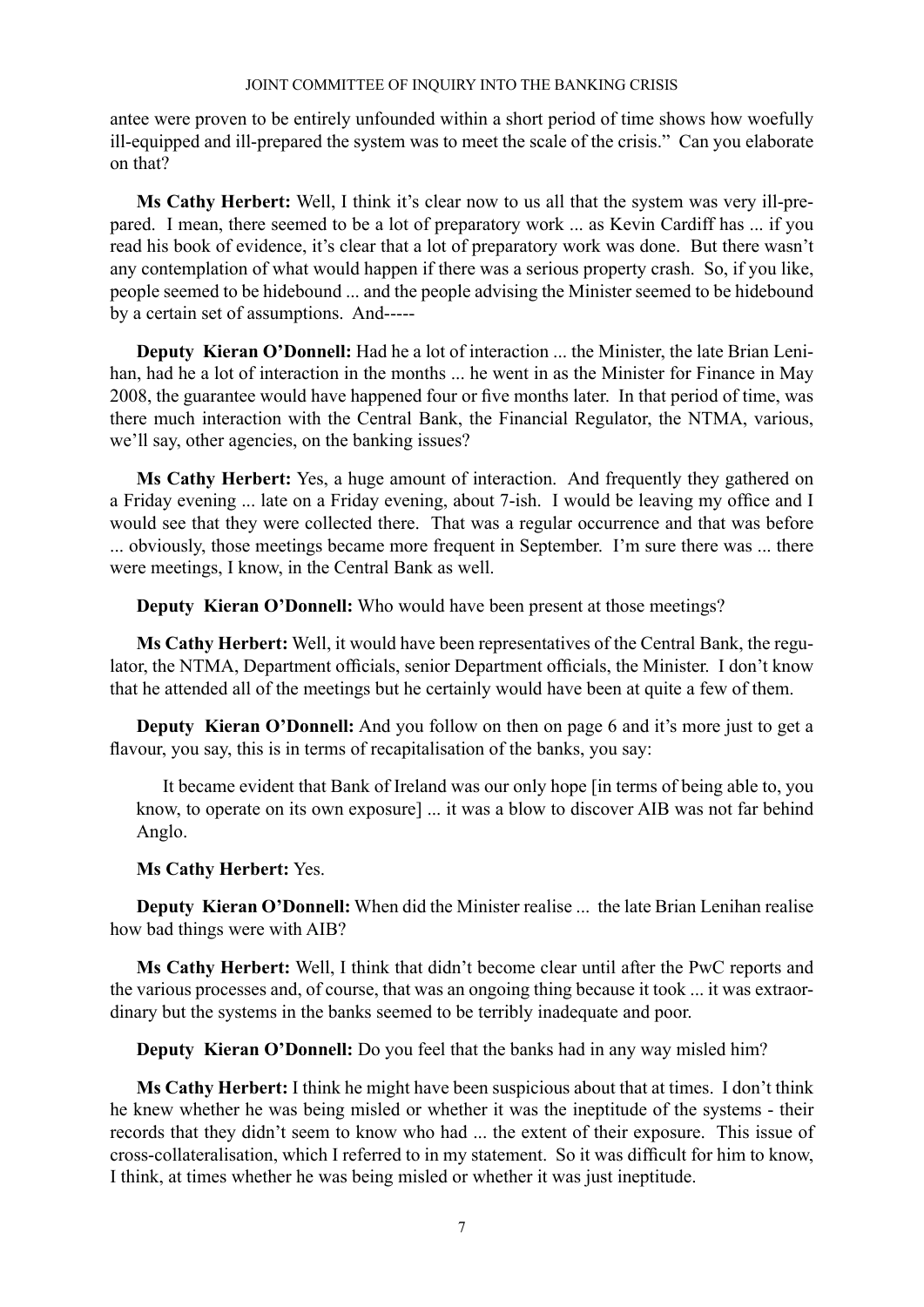**Deputy Kieran O'Donnell:** But did-----

**Ms Cathy Herbert:** Whether the banks were-----

**Deputy Kieran O'Donnell:** Had he become suspicious of the banks?

**Ms Cathy Herbert:** Well, I think, yes he had ... he'd found it very difficult. Now when ... obviously when you get to deal with individual members or individual executives in the banks, then you try and come to terms with ... But yes he was suspicious. Yes.

**Deputy Kieran O'Donnell:** Okay. Can I just go ... move on to the whole issue around the bailout and, obviously, your area of expertise in the media and that? What follow-up with the media took place, we'll say, on foot of Professor Honohan's telephone call, that fateful telephone call to "Morning Ireland" on the morning of 18 November from Frankfurt announcing to the public that he expected negotiations to lead to a very substantial EU-IMF bailout and what advice did you, as his adviser, give to the Minister on how to deal with Governor Honohan's announcement? Were you surprised?

**Ms Cathy Herbert:** Governor Honohan's announcement? Yes, we were taken by surprise by that announcement and it made for a difficult day. We didn't have to do much follow-up to the media. They were following us up pretty quickly. The phones rang------

**Deputy Kieran O'Donnell:** How did you advise the Minister? How did you earn your crust on the day?

**Chairman:** Let Ms Herbert respond, then we'll bring in another questioner. Okay.

**Ms Cathy Herbert:** I mean he had to deal with the ... what the Governor said. He had to ... I think, if I remember correctly, I think there was an engagement in ... there would have been Leaders' Questions. He would have an engagement in the Dáil and that and I mean, he simply had to go out and say, "Yes, this is the case and this is what we're doing." I mean, he had actually on the Wednesday morning done an interview when he said ... indicated that discussions were taking place at official level and things, you know, the matter was being explored. But for reasons the Government didn't wish to narrow their options or weaken their hand, they wanted to keep their powder dry for negotiations which they expected to take place. They didn't go out and confirm. I mean, it wasn't a great moment but, you know, he had to deal with what ... he clearly went out and said "Yes, this is the case."

**Deputy Kieran O'Donnell:** Was he irritated by it?

**Ms Cathy Herbert:** He was irritated by it. Brian Lenihan was only ever irritated briefly. I mean, not long afterwards he said to me, you know, "The Governor had his own pressures. He's a member of the ECB. He's independent in the exercise of his duty." He had appointed him as Governor and he got over it. Now, I mean, it didn't have a serious impact, I think, on the discussions, you know, the possibility of, for instance, our corporate tax rate becoming an issue. But that was in the days before Governor Honohan made his announcements. That had been an issue and as Kevin Cardiff says in his evidence, it was raised at a very senior level with them.

**Deputy Kieran O'Donnell:** So at that point, when Professor Honohan had come out on the 18th, were ye already, effectively in substance, in discussions on applying for a bailout with the EU ... in substance-----

**Ms Cathy Herbert:** Well, this is the point. I mean, what ... as Kevin Cardiff points out in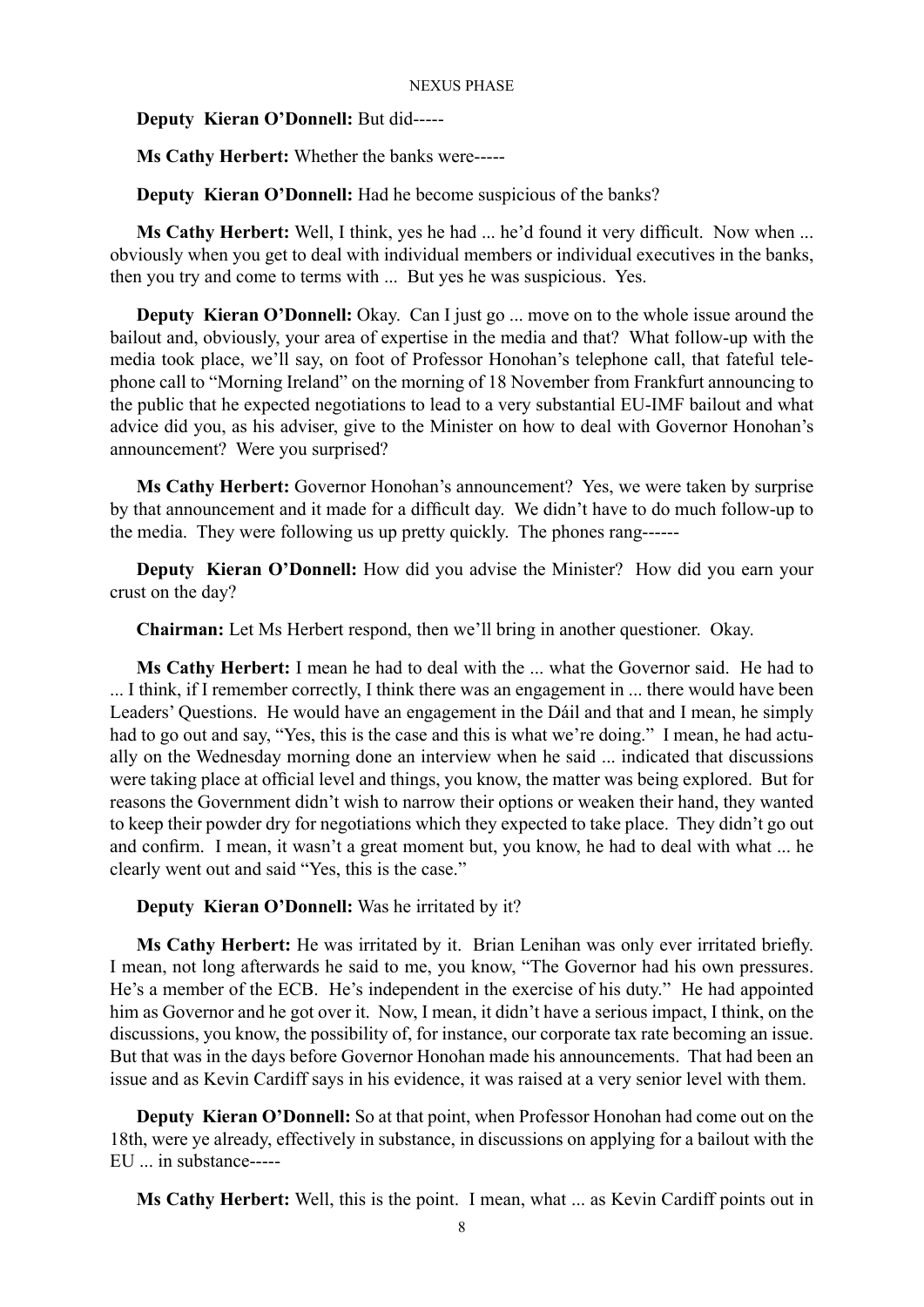his evidence, the previous weekend there were discussions going on at official level. I mean, clearly if you say there are discussions going on at official level, then you are in ... if you say that then, you know, the momentum builds up and the Government is about to enter a bailout. So there were reasons not to go public on that. We were operating in a very, very difficult environment because there was briefing in various European capitals, given by unnamed sources from institutions in Europe and it was extraordinarily difficult. I mean, the normal rules of negotiation were set aside and essentially we were being media-manipulated into a position.

**Deputy Kieran O'Donnell:** Who in your judgment was actually carrying out those briefings?

**Ms Cathy Herbert:** Well, it seems clear that, well there was unnamed sources in various capitals. I know that Brian Lenihan had a view afterwards that perhaps central bankers in individual member states were active and speaking on our behalf and speaking out of turn. It seemed, actually when ... I mean I know there has been a lot of criticism and rightly so, deservedly so, about how the Government and how we in government handled that announcement. But I have to say there seemed to be a fair amount of panic on the other side as well. Europe seemed to have been, you know, the bank was panicked almost.

## **Deputy Kieran O'Donnell:** The ECB?

**Ms Cathy Herbert:** The ECB. I mean the increasingly sort of ratchet, the ratcheting up of their communications to the Minister in advance. They seemed to be very panicked about the extent of their exposure and it seemed as if what happened in Seoul of all places spooked them a little bit.

## **Deputy Kieran O'Donnell:** Okay.

**Ms Cathy Herbert:** And I think that they were, you know, they didn't ... they weren't exactly composed either in the way in which they handled it.

**Deputy Kieran O'Donnell:** And do you think that in substance, was the Government bounced into a bailout by the ECB and European partners or was it just a matter of timing that Ireland was going into a bailout anyway?

**Ms Cathy Herbert:** I think a bit of both. I think it was a matter of timing. I think that what Brian Lenihan was trying to do was to design ... I mean when Olli Rehn was over after all just five days previously, they ... there was discussion around, at a meeting in advance of his press conference, around the idea of a precautionary bailout so that he would, you know, that we had our four-year plan, that it was something that would come from Government and that there would be supervision. Now there had been a huge amount of supervision anyhow in ... and interaction with the ECB and the EU on budgetary matters from September and that that would continue and that we would be allowed, with the supervisory ... supervision of the institutions to implement the four-year plan which was going soon to be-----

**Deputy Kieran O'Donnell:** Can I just go on to an area. When Minister Lenihan ... you had been with Minister Lenihan through all his Ministries and you provide a unique insight. He came in as Minister for Finance on 7 May 2008. He brought in a mini-budget of reform just over two months later on 8 July for €440 million of cuts. Was he surprised with the state of the public finances when he became Minister for Finance and ye entered the steps on Merrion Street?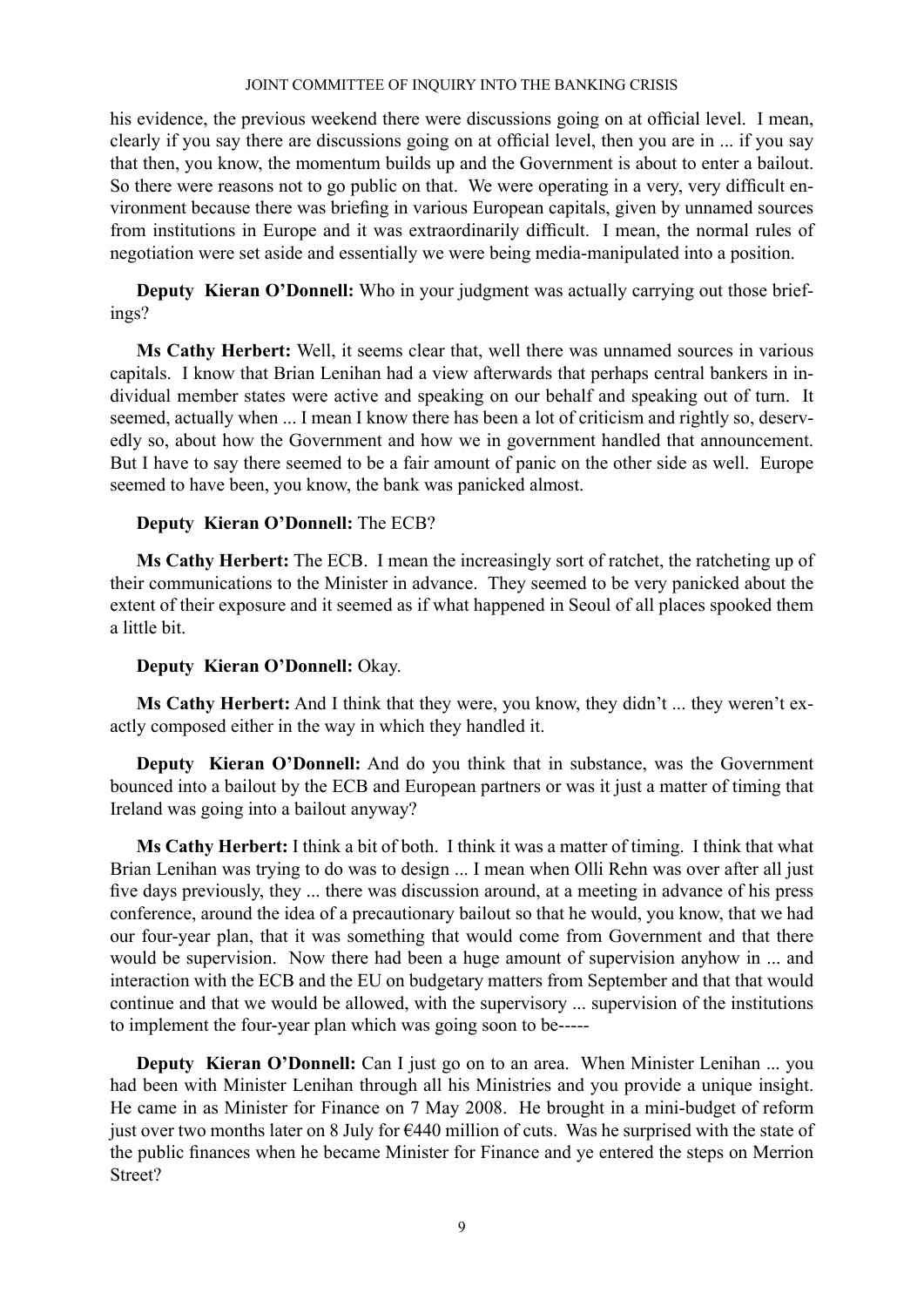**Ms Cathy Herbert:** I think there had been some indication that things, you know ... the figures ... various indicators had been taking a bit of a dip. But he was surprised and he had been told, obviously. He had been briefed about it when he entered the Department and the Taoiseach had ... would have told him and the Minister for ... as Minister for Finance he would have also briefed the Ministers about, you know, what was happening in terms of the economic indicators. But the speed which it gathered pace, I mean, after that mini-budget, it was very clear by the time we came back in September that that wasn't enough. Then therefore, there was the budget was brought forward to October. The Department at that stage were indicating that the ... the returns could be down  $\epsilon$ 5 billion. In fact, it was  $\epsilon$ 8 billion. So it really gathered speed and-----

**Deputy Kieran O'Donnell:** How did you find your interactions with say, with fellow Ministers, Cabinet Ministers and the general ... his role as Minister for Finance which was ... which became a role of containment and contraction, how did ye find within the Government itself, the buy-in from other Government Departments and Ministers?

**Ms Cathy Herbert:** It was ... it was difficult obviously. Ministers had to face cuts in their Departments and, I mean, politically it was very difficult. And I think it probably took a while for him to bring that home to Ministers. The speed at which it caught ... it happened was ... caught everybody by surprise. And I think also that during the Celtic tiger era - and a lot of those Ministers would have been Ministers throughout that period ... you know, the Department of Finance crying wolf again was, you know ... might have ... there might have been a fear, "Oh, this is Department of Finance at it again." But he ... so he had to work hard-----

**Deputy Kieran O'Donnell:** Do you feel it had lost its teeth over the previous number of years?

**Ms Cathy Herbert:** I think that inevitably, at a time when things are going well, a Department of Finance probably does lose its teeth and influence. And the centre of activity, if you like, a lot of it took place in Government Buildings. Social partnership was a key part of it and the Department was a bit sidelined. But clearly when the crisis happened and when it really hit, that was front and centre of our minds. They were back in the driving seat. But it probably took time for him to bring home to his Government colleagues exactly how bad the situation was.

**Deputy Kieran O'Donnell:** And how did he find the quality ... well, what's the word, the expertise within his own Department when he joined it in terms of dealing with what had been happening over the last year in terms of ... the last year or two in terms of the banking crisis, and generally what ... how did he find the level of advice within the Department? He appears to have been ... had a propensity to ring people for advice and you make reference to that. Generally, how did he find the Department?

**Ms Cathy Herbert:** Well, I think that the findings of the Wright report about the lack of expertise in some specific areas, and the generalist nature, I think he ... that was something we found when we went into the Department of Finance. Nonetheless, when ... you know, once the crisis happened, the handling of the crisis was very good. He had to knuckle down very quickly and the Department had to get used to this new Minister. And I think the level ... the advice that ... you know, there was lots of ... there was for ... the NTMA was advising ... there was excellent advice. I mean, he was taking advice, obviously, from the Financial Regulator and the Central Bank which proved not to be very good advice. I think they all had to learn that, you know, that there were lacunae in the advice that was given. He did seek advice outside. He ... I know that Governor ... the then ... Professor Honohan - Patrick Honohan - was in on a number of oc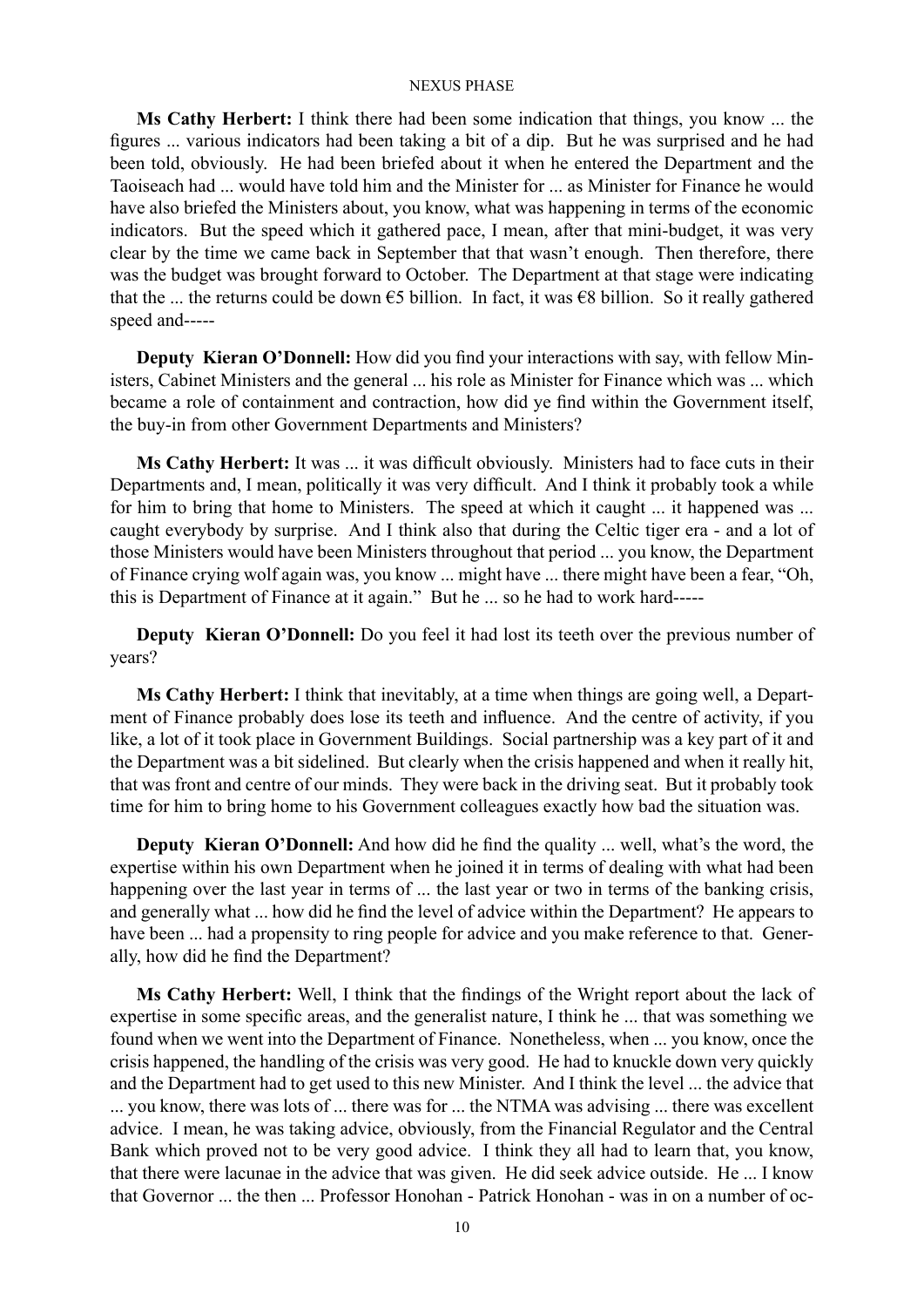casions in those months leading up to the guarantee. There were a number of ... Phillip Lane, Alan Ahearne, whom he later appointed as his adviser - who was a significant contrarian at that time - he was in on a number of occasions.

**Chairman:** Final question, Deputy.

**Deputy Kieran O'Donnell:** And I notice that David McWilliams was in on that ... was ... would have been another one he would have conferred with. And just, I suppose-----

**Ms Cathy Herbert:** I think actually he probably visited McWilliams's house. I'm not sure that he did come in.

**Deputy Kieran O'Donnell:** Yes, and did ... did he ... when he wrote his book subsequently, how did the Minister Lenihan react to making public ... David McWilliams making public his deliberations with the Minister?

**Ms Cathy Herbert:** I think he was not surprised. He was ... he took fun in saying it was inaccurate in certain respects, sort of like the timing and whether or not he'd chewed garlic there, or something like that, I can remember those details-----

**Chairman:** This was definitely covered that morning, so I'm going to move on really on that point.

**Deputy Kieran O'Donnell:** No, it was actually, just one tiny ... just finally-----

**Chairman:** Okay, take the question, yes, forget about the garlic.

**Deputy Kieran O'Donnell:** -----and I know it's probably a very hard question but, with the benefit ... in your deliberations with Minister Lenihan, was there any area that he would have liked to have done differently during his period of time as Minister for Finance, or there were areas that he-----

**Chairman:** You're running out of time now so I need to push it.

## **Deputy Kieran O'Donnell:** Yes.

**Ms Cathy Herbert:** Well, I think he ... he felt that he took the decisions he did in the best interests of the entire country. He was a great man for believing in the common good. He obviously deeply regretted the hardship that those decisions caused. There was specifically ... he regretted some of the decisions on ... on VAT, for instance, he felt that that was a retrograde step and it hit people, poor people, and people on lower incomes. But, in general, I think that he felt he did what ... the best thing he could for the country and I ... you know, on the guarantee, for instance, afterwards very close to the end of his life he said it was on ... I had a conversation with him where he said, on balance, it was probably the best decision that they could have made at that time.

**Chairman:** Thank you. I just want to deal with just one other further line of evidence on that and coming back to the night of the guarantee and given your own presence at that meeting, if you could provide us any information as to whether the banks brought a document with a draft wording for a bank guarantee that night, and if they did, which bankers were it? And could you be able to describe the type of guarantee that they may have brought with them?

**Ms Cathy Herbert:** Well, all I know about that, Chairman, is really what Kevin Cardiff had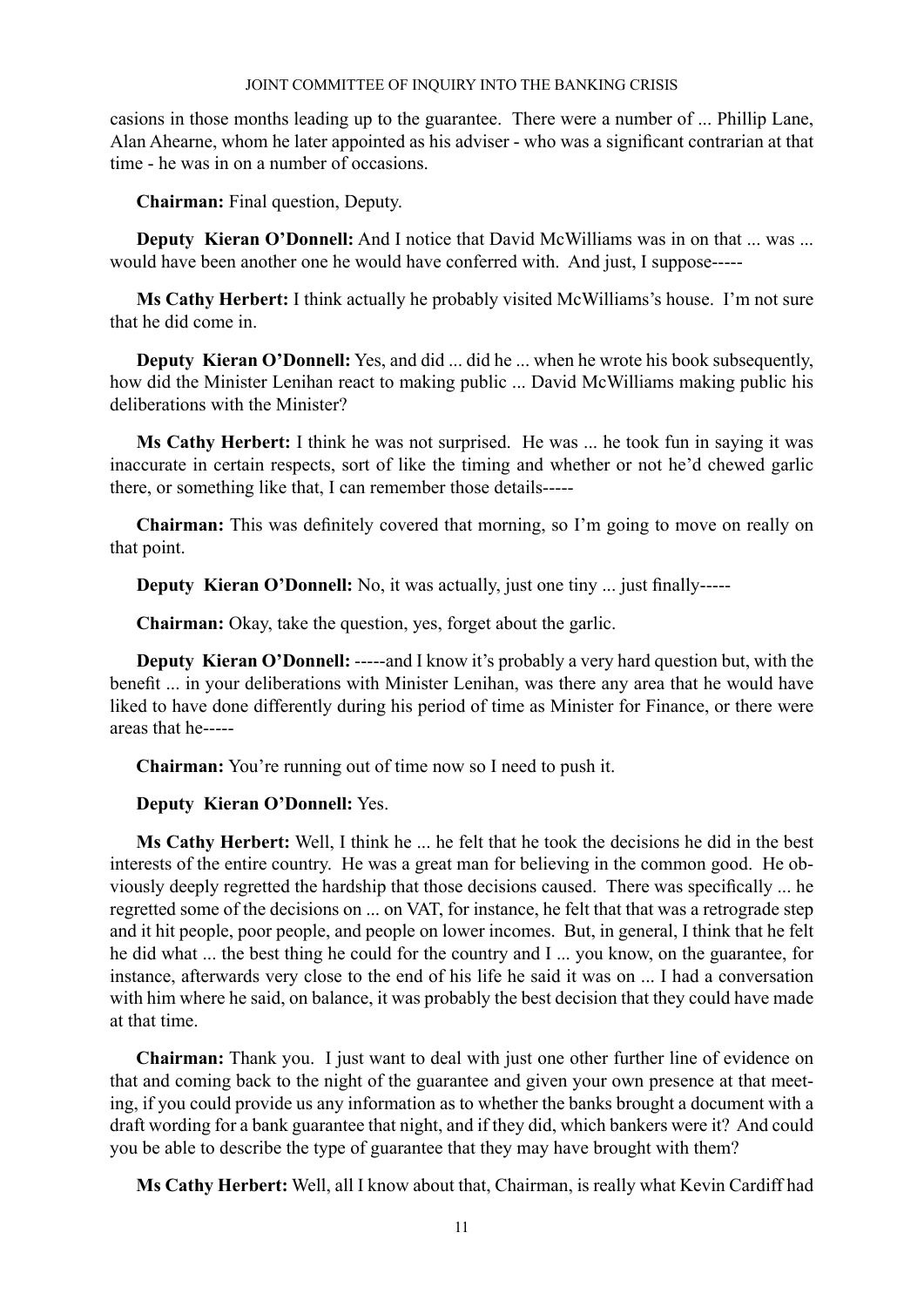to say. I wasn't aware of any document being brought by them, by ... that night. I wasn't aware that night. I do know that my contemporary knowledge that night was that I wasn't aware. But I did become, I mean, it became something that I heard from various actors later, that they had come in with a guarantee. And Brian Lenihan, in that ... in his ... when he appeared before this committee, in 2009, the finance committee, as it then was, he did say that the two banks wanted a guarantee.

**Chairman:** But a document being brought to the meeting - you have no visual evidence of that or recollection of that, or such?

**Ms Cathy Herbert:** No, no, I don't have any ... anything that I can add to what Kevin Cardiff had to say.

**Chairman:** Thank you very much. Senator Sean Barrett.

**Senator Sean D. Barrett:** Thank you and welcome, Ms Herbert. You say on page 4 of your document - and it echoes some of the discussion you had with Deputy O'Donnell just now - where you talk, in the fourth paragraph of your statement, about your relationship with the departmental officials, "From the knowledge I subsequently acquired it is clear that many of these advisers were hampered in their analysis of the crisis by their unswerving belief that our banks were fundamentally sound, and their failure to consider the possibility that their might be a crash rather than a soft landing in the Irish property market." As the old examiner question used to be, discuss and expand on that.

**Ms Cathy Herbert:** Well, simply to say that I didn't know that, I mean, I had ... I knew, obviously, this soft landing idea, that there wasn't going to be a crash and, that it was ... that had ... that was ... that had become a cliché of the time. But I didn't realise the extent to which that had taken root and that it was an obstacle to ... it clearly was an obstacle to the advice that the officials gave, with simple reason that they hadn't allowed themselves to think beyond that it seemed to me.

**Senator Sean D. Barrett:** And the banks being fundamentally sound, you know, was there any consciousness that you came across that, you know, extending credit by 25% a year ends in some kind of well a crash rather than a soft landing, I suppose?

**Ms Cathy Herbert:** No and, I mean, from what we now know, of course, it seems extraordinary that that should be the case. But it was ... and I suppose the soundness of the banks was completely dependent on the property prices and ... because so much of their exposure was to property, although we didn't know the entire extent of the exposure at that stage.

Senator Sean D. Barrett: Can you recall ... Mr. Cardiff, in his evidence, referred to 17 September, an update provided to Minister Lenihan ... to the Minister for Finance, noted that the Irish Stock Exchange had lost almost half its value since the early part of 2007, and that the main Irish banks had lost more than 70% of their value since their peak, and AIB and Anglo lost 15% and 20%, respectively, in just two days? Did you have to prepare a media strategy to deal with that? And did the Minister relate to you, in such a-----

**Ms Cathy Herbert:** No, I actually saw that document because it was circulated to me, and that was my first, if you like, serious sounding warning about what the people in the Department were thinking. But I mean the ... actually the media strategy was not to say anything that would undermine the banks and that was very important. That would shake confidence. So I mean I suppose, subsequently the ... arose out of that was the deposit guarantee, the change in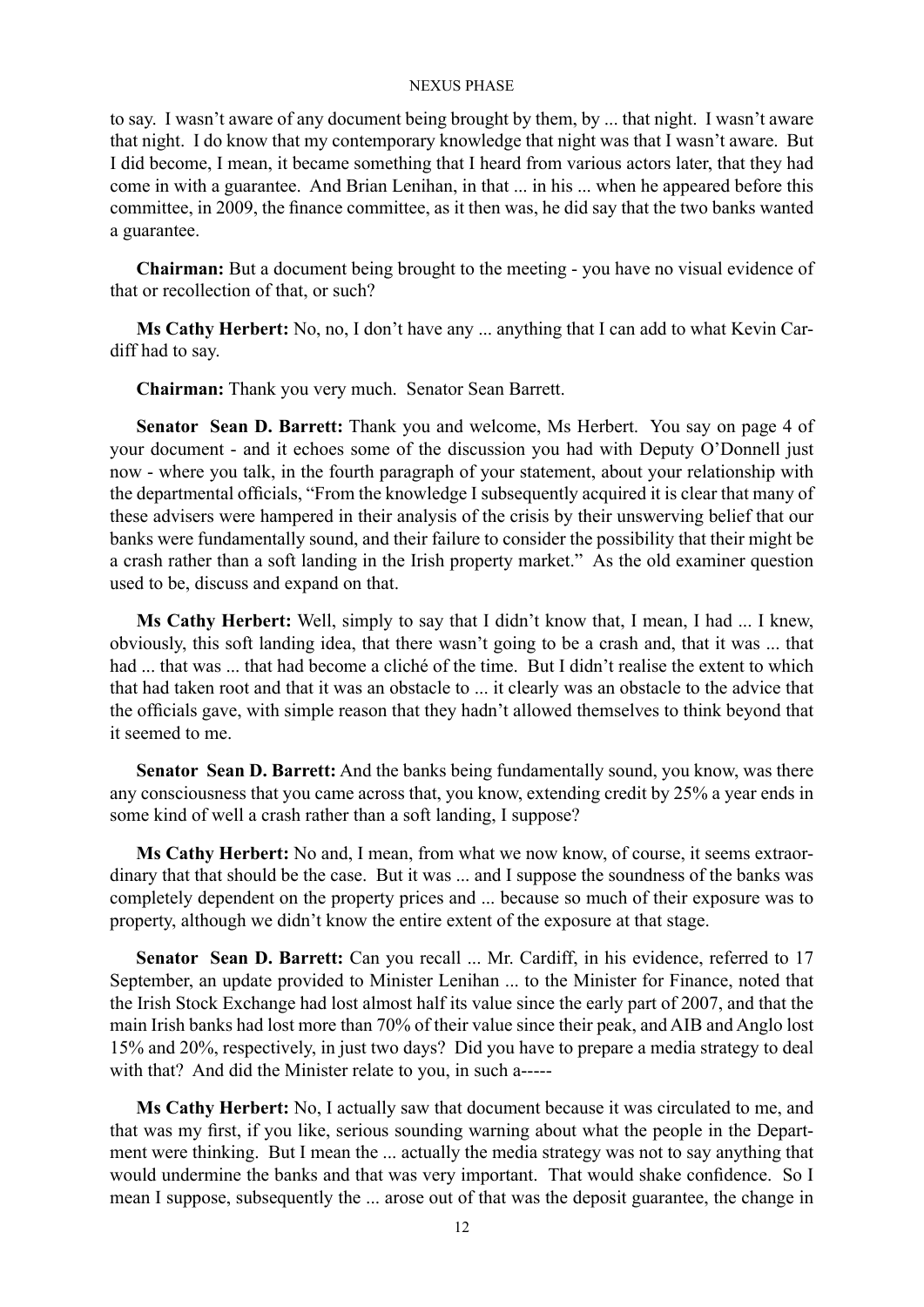the amount to be guaranteed by the deposit guarantee. So that initiative arose out of that. So the media strategy was actually not to say anything that would frighten the horses about the banks.

**Senator Sean D. Barrett:** Yes, I think the deposit guarantee was on the 20th, wasn't it, just a few days later? In the light of what we now have ... constructive ambiguity - does that make it impossible to have a media strategy?

**Ms Cathy Herbert:** Yes I think it is very difficult, if you can't talk about a problem. I remember actually the morning of ... the decision to increase the amount to be guaranteed and the deposit guarantee was taken on a Saturday morning and, obviously, ... sorry, the decision arose at a meeting the night before and, obviously, it was one of those meetings that all the various advisers had in the Department with the Minister on the Friday night because he rang me on that Friday night and he said, "There's to be an announcement tomorrow about the deposit guarantee. There's a press release to go out. Could you come in and make sure that the press release is okay?" I went in. I had no hand really in the press release because it was quite a technical matter and it was Kevin Cardiff who was involved in it but the Minister gave some interviews afterwards in Government Buildings and I remember I thought he handled it as well as he could. And I remember turning to Kevin Cardiff and saying, "Was that okay?" And he was very, very tense and said, "Any discussion about the banks at this stage in public is really problematic and difficult." So I began to appreciate and understand the stress that they were operating under. I mean, the discussions about the banks, as I said, in advance of the guarantee was very small, held very tightly among a very small group of officials - it had to be. And it really was, I suppose post the guarantee, that people began to talk about it and that, in a way, made it easier, I suppose, for options to be explored. There was exploration of options but when others were talking about it then and when it was out in the open, you know, I think it widened the range of advice.

**Senator Sean D. Barrett:** Was it a stronger policy other than hands-off, sort of, parts of those discussions? Either you're afraid of markets and say, "Don't frighten the horses", or we say, "These are our rules on loans-to-deposits and loans-to-value these are rules of sectoral concentration. We're putting them there and whether the market likes them or not, tough luck." Were we afraid of markets more or less in that period?

**Ms Cathy Herbert:** Yes, I think so. I think the market was very much the ... I think so, I think we were very much in control. We were so dependent, I presume, on wholesale ... We were depending on the markets; the banks were hugely dependent on the markets.

**Senator Sean D. Barrett:** Thank you. Now in your witness statement, you say that it was also made clear by the ECB that Ireland and any other eurozone country with banking difficulties should do whatever was required to save their own banks. When did you become aware of that and did you follow up with the Department of Foreign Affairs to advance our position or, I suppose, try to "re-Europeanise" the banking crisis rather than that "You're on your own" message?

**Ms Cathy Herbert:** Well, I think the "You're on your own" message came clearly from the very top of the ECB. I certainly though I wasn't aware of it before the bank guarantee, I certainly heard from Brian Lenihan afterwards and others that Mr. Trichet had been in contact to say, "You know, whatever you do, you must save your banks, stand by your banks." And I think I wouldn't have known the detail but it was made clear that you should do that by yourselves, that there wasn't going to be any pan-European approach taken to this and that was the experience in other countries at the time.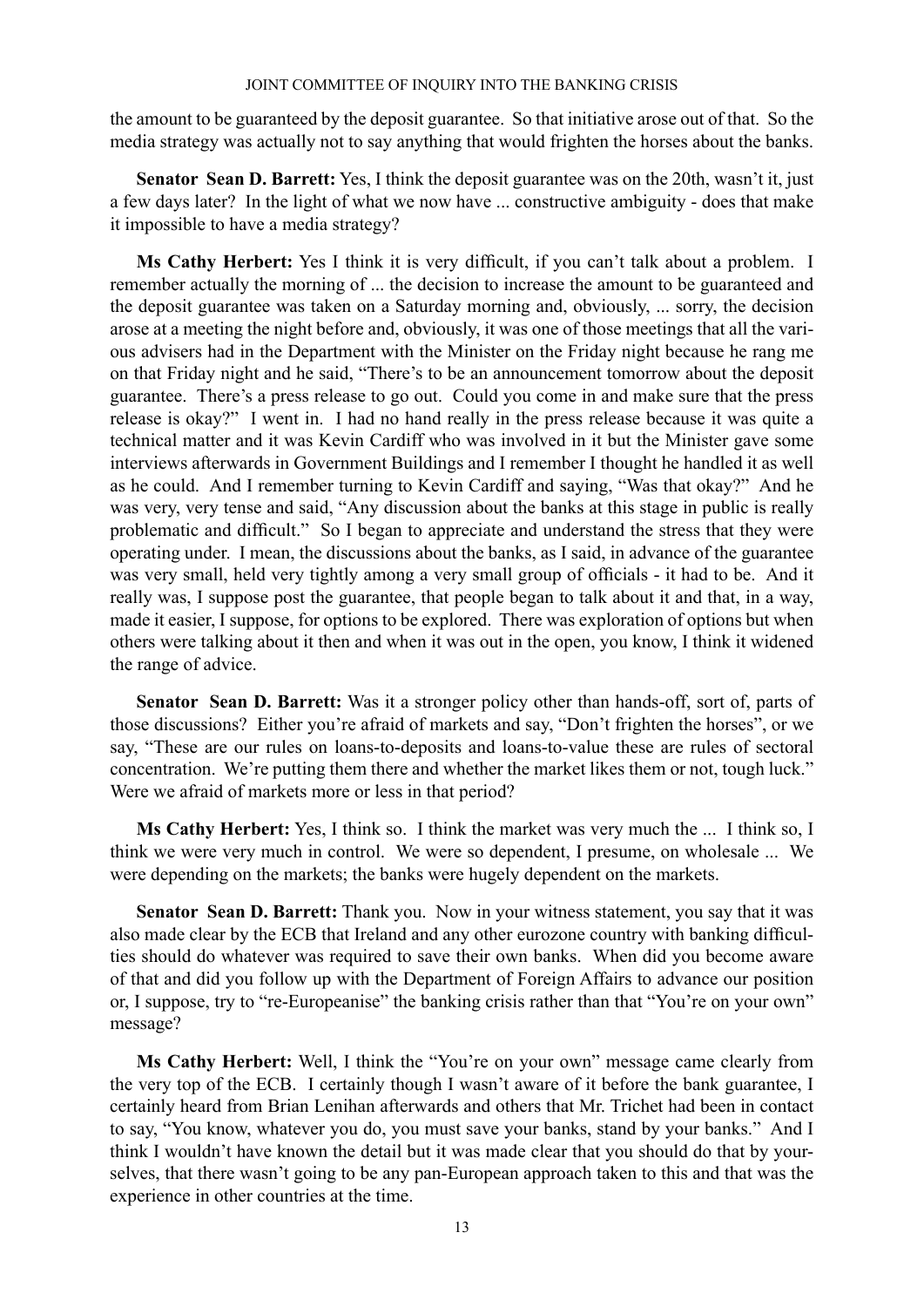**Senator Sean D. Barrett:** You state that on page 11, "By and large, we were left to fend for ourselves by the EU." But on page 10, you say, "As an effective lender of last resort, the ECB played a key and very powerful role in our banking crisis."

**Ms Cathy Herbert:** I think that was subsequently and I mean, after the deposit guarantee ... sorry after the bailout, I remember having a discussion with Brian Lenihan where I was talking about the role of the ECB and he was very quick to say, you know, where would our banks have been without the ECB? They had a huge level of exposure to Ireland and they lent to Ireland at a very crucial time. And that's true but I think his difficulty was that they didn't want to tell the markets they were lending to Ireland. And that was the problem, that they ... they did so, but it was almost like the love that dare not speak its name. They were ... they did support our banks but they didn't want to let anybody know about it and they weren't happy about the extent of their exposure.

**Senator Sean D. Barrett:** Well, that brings up the prospect that that ELA funding was, if you like, the gateway drug to irresponsible banking; that this money was there and they used it to a degree that annoyed Mr. Trichet, who then bounced us into the guarantee.

**Ms Cathy Herbert:** How do you mean "the gateway drug" to, to-----

**Senator Sean D. Barrett:** That banks had this source of finance which wasn't very well publicised and became addicted to it, rather than reforming banks.

**Ms Cathy Herbert:** Well ... but I think that that became an issue simply when the markets ... when the markets closed to Irish banks. I mean, clearly then there was huge dependence on ELA but I don't think that was the case before. I don't know enough about it to say that that was the case before but I think it was when ... when the banks could no longer get money on the wholesale money markets that they had to rely on ELA. But, I mean, the idea that it was a gateway drug, I mean, it was essential. We couldn't possibly have taken on ... financed the banks by ourselves, the State.

**Senator Sean D. Barrett:** Your statement on page 7, you say that Anglo, "There was no question of allowing a bank with a deposit base of  $\widehat{E11}$ .6bn from its Irish clients alone, to close its doors." Wasn't the counter-argument that Anglo had only a couple of hundred customers and, in fact, it was all in property and a lot of the property wasn't even in the country. So that, you know, was there a case for either nationalisation or just letting it go?

**Ms Cathy Herbert:** Well, I don't ... I don't think anybody has suggested that ... well, some people have suggested, obviously, that you could have let Anglo go but I think nobody advising the Government at the time, and I think Governor Honohan, in his report, didn't contemplate the idea of letting Anglo go. I don't think we could have done that. And the fact that it was exposed to property to such an extent and that there were ... the number of borrowers was small, that their client base was small, that it was the size of the exposure that was the issue. We couldn't have taken on that, the State.

**Senator Sean D. Barrett:** The ... the communications, Mr. Cardiff referred to those as well, if I could bring you back to that, the comment on the decision to enter the bailout discussions in November 2010, "the communication at Ministerial level over the weekend had not been clear enough to prevent them walking into trouble". How did you try to have the harmonised message across the Government on the bailout negotiations?

**Ms Cathy Herbert:** Well I ... I actually ... I didn't brief the Ministers. I think that it might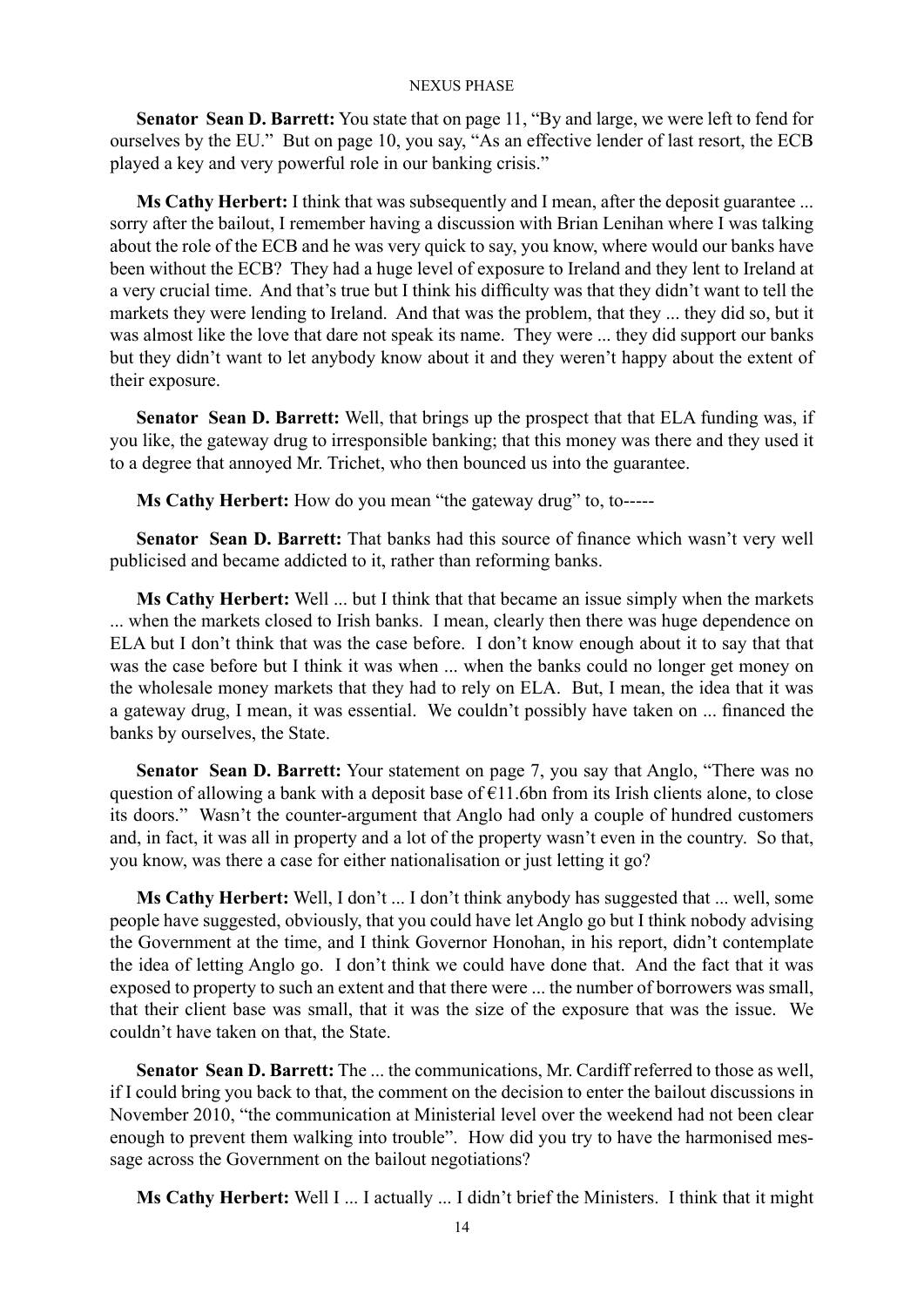have been actually the Minister and the Taoiseach, or maybe the Government press secretary, who briefed the Ministers at the time. Clearly what we were saying was that the Government wasn't in bailout negotiations. Now, there were discussions going on at official level. It's obvious that the message that the Ministers should have been given, we should have been nuanced to recognise that, but I think the anxiety not to confirm - because once you confirm, then your options for negotiation are greatly narrowed - blunted that. It meant that the subtleties weren't gone into and that that was ... if you like, the message was just too blunt and it should have been more nuanced, clearly.

**Senator Sean D. Barrett:** Is that inherent in an incorporeal Cabinet meeting, that the normal Cabinet discussions and your Minister discussing with other Ministers and hearing their views, is replaced by a phone call?

**Ms Cathy Herbert:** Is it ... is it inherent?

**Senator Sean D. Barrett:** Is it inherent that you're going to have communications difficulties if we don't have full Cabinet meetings?

**Ms Cathy Herbert:** I think so, and I think that, for that reason, that the incorporeal meetings aren't ... are rarely used but the Minister would have spoken to both those Ministers and the Government press secretary. But, you know, maybe ... perhaps the anxiety to keep our negotiating position ... you know, to keep our powder dry, overruled the subtleties that should have been given in the message that we were exploring, but it was very, very difficult. If you ... if you say that explorations are taking ... or discussions are taking on it ... taking place at official level, particularly with the level of briefing that was taking place on that Saturday, you know, you're railroaded very quickly into a situation of finding it difficult to say ... to hold your position that discussions ... that the Government hadn't entered negotiations, which was true, the Government hadn't entered negotiations, hadn't yet made that decision.

## **Senator Sean D. Barrett:** Yes.

**Ms Cathy Herbert:** It was going a particular direction but they hadn't formally made that decision and that was very important for the outcome of those negotiations.

**Senator Sean D. Barrett:** Was this the only occasion, in your time, that those incorporeal Cabinet meetings were held or were there other examples?

**Ms Cathy Herbert:** Well, there was one on the night of the guarantee.

## **Senator Sean D. Barrett:** Yes.

**Ms Cathy Herbert:** Generally, I'm open to correction here, but generally an incorporeal meeting takes place to ... when there has been some discussion beforehand, when people - you know, Ministers - may have some background, when there is an urgency about the decision. It's not ideal, obviously, but it sometimes, you know ... and that night, there ... you know, we had to have the message out before the markets opened the next morning. So, there were pressures and sometimes that happens but it's used, as far as I know, very sparingly.

**Senator Sean D. Barrett:** The absence of documentation at crucial stages, that must have been a nightmare for somebody in communications, in the Department and after crucial meetings. Have you any light to shed on that?

**Ms Cathy Herbert:** Well, I think that, on the night of the guarantee, there was ... a press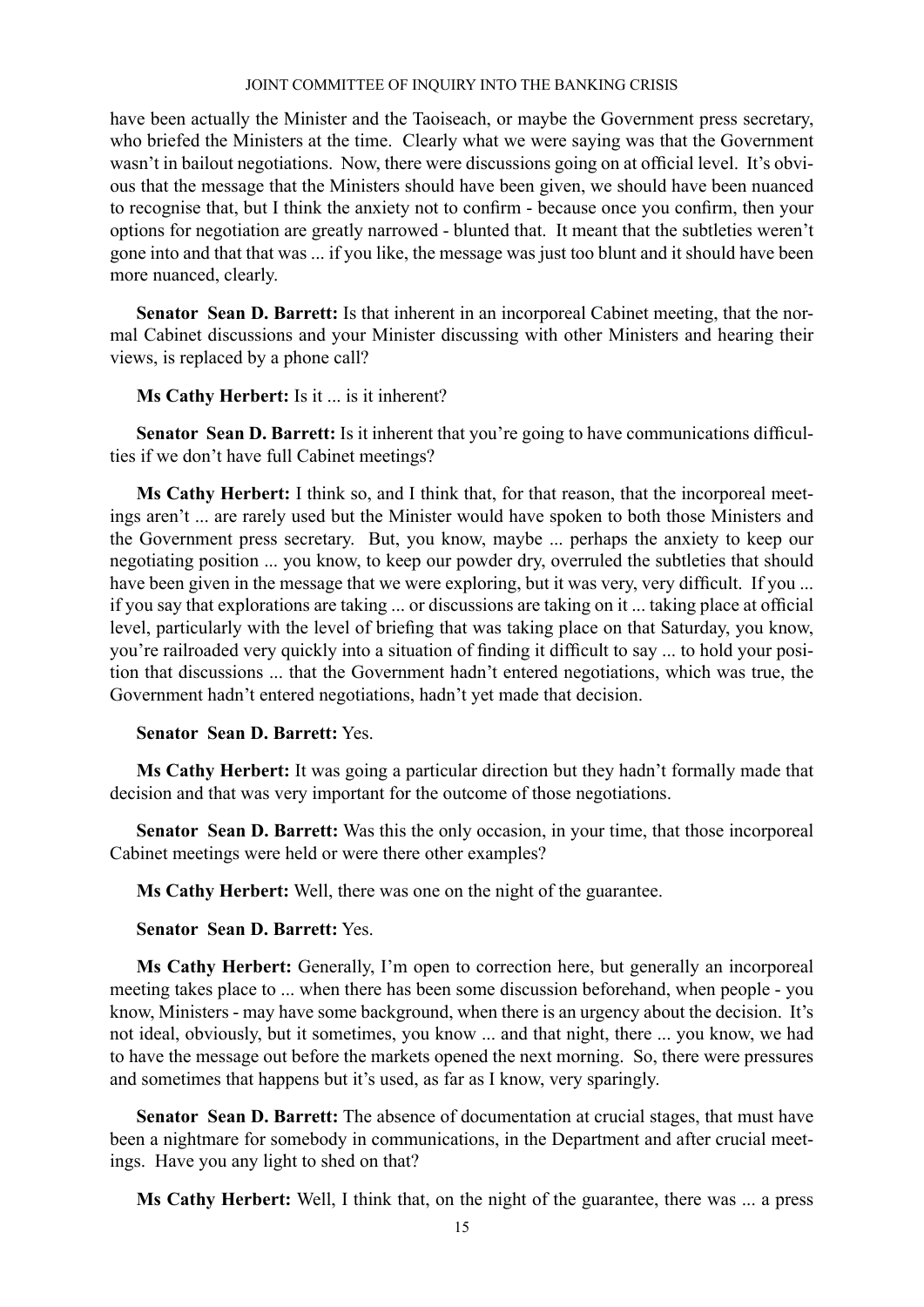release was put together, so that was the briefing and briefing was being prepared next morning ... that night, officials were preparing briefing for next morning, so there was material there. I mean, the meetings leading up to it, there ... you know, there seems to have been a dearth of material. I think Kevin Cardiff has some notes but there wasn't ... there didn't seem to be ... and the meeting, the Government meeting that night, there's clearly very little, but out of that, there was a consideration for what would be said in the media and a press release was put together-----

**Senator Sean D. Barrett:** I think-----

**Ms Cathy Herbert:** -----by Kevin Cardiff.

## **Senator Sean D. Barrett:** Yes.

I know it was at a very late stage, at four months, I think, before the guarantee that Mr. Lenihan and you moved into that Department but, going from Mr. Cowen's evidence yesterday, he's impressed at this stage by the way countries like Canada regulate banks and didn't have the dreadful situation we had. Was there ... and it was a short period as well, but other witnesses have ... you know, have wondered how did an extremely conservative banking system go so broke, as happened to the Irish one. Was that discussed at all, in your presence? What had happened to Irish banking to be so solvent, so conservative and then so bankrupt?

**Ms Cathy Herbert:** Well, I think Brian Lenihan wondered about that right until the end, you know, how ... I mean, he always ... his ... whenever Anglo was mentioned, he said it should never have been allowed to grow to that extent. The exposure to property, I remember him saying the problem was that, in Ireland, there weren't many foreign ... as you have now, there weren't many property people from abroad buying our property, we were all buying our property ourselves. And, you know, that was, you know, I think it was a feature of the credit bubble, of the economic boom that was there, yes. And it was the consequences of it and it was greatly ... something that weighed heavily on him, how did it happen and to make sure that it wouldn't happen again.

**Senator Sean D. Barrett:** The role of auditors in failing to see so much of what was going on in Irish banking, was that a concern of the Minister?

**Ms Cathy Herbert:** Yes. I mean, all of the things that led up to the ... to the crisis, all of the ... the analysis subsequently of all of the factors that caused the crisis were of great concern for him and he set about ensuring that or bringing in ... reforming the structures to ensure that that wouldn't happen again. I mean, reform of the regulation was something that was taken on pretty much immediately and throughout his period right up until the end. One of the emergency pieces of legislation I think that was brought in was the credit institutions stability Bill, I think, or ... anyhow, that was to allow for the restructuring of the banking system.

**Senator Sean D. Barrett:** The communications with the Minister from the Financial Regulator, how did they take place?

**Ms Cathy Herbert:** Directly.

**Senator Sean D. Barrett:** Yes.

**Ms Cathy Herbert:** Through the chairman of the regulator and the chief executive, but they would have been directly ... the chairman, I think, was the man who the Minister dealt with.

**Senator Sean D. Barrett:** Presumably at the crisis stage they were pretty frequent?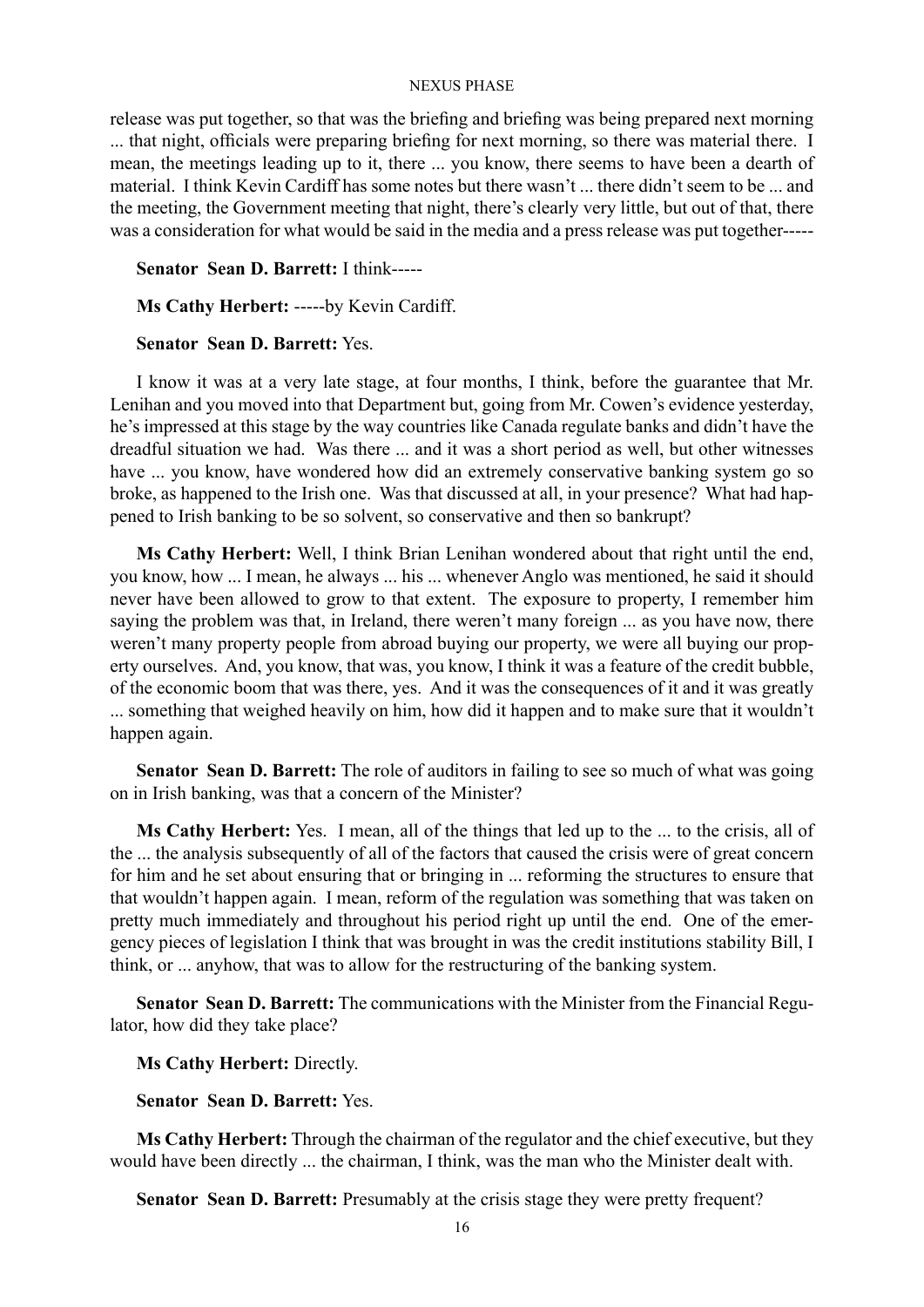**Ms Cathy Herbert:** Yes, absolutely. I mean, certainly ... I mean, certainly weekly initially and then I presume daily. I mean I ... as I wasn't involved but there were intensive meetings with the regulator, the CBI, the NTMA and Department officials obviously involved.

**Senator Sean D. Barrett:** And the contacts between the banks, AIB and Bank of Ireland, with the Minister, were they just in the immediate run up to the night of the guarantee or had they been on an ongoing basis?

**Ms Cathy Herbert:** Well, I think it was normal practice that the chairman of the bank would meet the ... of banks, would meet the Minister and chief executive would meet officials. So there were contacts of that level. I'm not so sure, certainly afterwards, there was a lot of meetings. I'm sure you would have met the chairmen of the banks, I actually don't know that. But certainly after ... in after the guarantee obviously the State was much more involved in the entire banking system and there were regular meetings.

**Senator Sean D. Barrett:** Thank you very much. Thank you, Chairman.

**Chairman:** Thank you very much. Can I just deal with one matter that Senator Barrett was discussing with you, Ms Herbert, and that goes back to the situation in regard to ... in your own statement, you say, "It had also been made clear by the ECB that Ireland, and any other Eurozone country with banking difficulties, should do whatever was required to save their own banks." I just want to chase one line, actually, on that. What was actually ... you're not a finance expert and your role before this committee, even though you can offer opinions as to what maybe the Minister Lenihan was thinking at the time, your expertise would be the area of communications. Maybe if you could discuss what was the communication strategy that was to be developed by the Minister and the Department to counter what was maybe coming out of other quarters in the guarantee period?

**Ms Cathy Herbert:** In the guarantee period-----

**Chairman:** Yes.

**Ms Cathy Herbert:** -----or the bailout period?

**Chairman:** I'll come to the bailout period in a moment-----

**Ms Cathy Herbert:** Yes.

**Chairman:** -----and the guarantee period first.

**Ms Cathy Herbert:** Well I ... because the discussions on banking were held very tight and because there was no public discussion, really, on banking and I wasn't involved in it, there wasn't, as far as I'm aware, communication strategy. Now there were ... I correct myself, there were options being prepared, for instance, the nationalisation, possible nationalisation of an institution. And certainly there was, as I understand it, this is something I subsequently discovered, there was a communication strategy for, you know, for the possible nationalisation of an institution. A communications strategy for customers, how you would communicate with customers, how you ... and announce it to the media. So that was ... on the guarantee, I like ... I don't think that was considered until ... I mean it was considered, but it was ... as a real option that might happen was later on.

**Chairman:** But there seems to be a very high-frequency signal coming from Europe that no bank would fail.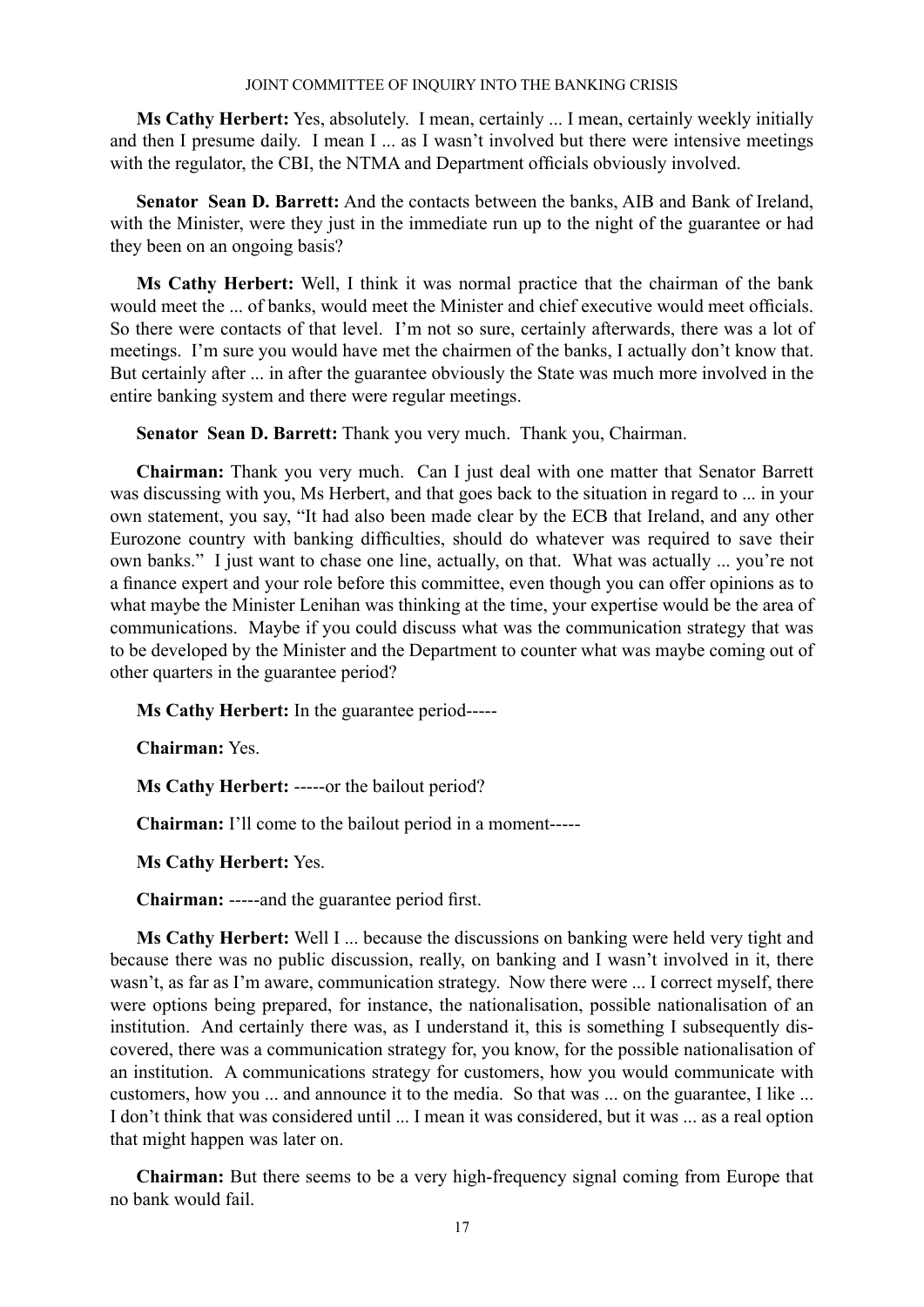**Ms Cathy Herbert:** Absolutely, and that-----

**Chairman:** Okay.

**Ms Cathy Herbert:** -----was ... sorry, on that specific issue, that was absolutely the case and I think that that was governing a lot of the decisions that were being taken-----

**Chairman:** So, you know, so did you .... or to your knowledge, were you a part of a strategy to agree a communications line with the Department of Foreign Affairs to try and secure understanding from other European capitals on that position? And also, then, to put a position in place to communicate how the guarantee was going to be operated? We have reports that people like Gordon Brown, Christine Lagarde, the following day were quite excited, I suppose would be a term, to describe their response to it. And was there also a strategy in regard to how the Minister would actually go out and present it?

**Ms Cathy Herbert:** Well I think the Minister communicated directly with those people on that morning and he was on-----

**Chairman:** On the decision, yes.

**Ms Cathy Herbert:** After the decision, so he communicated directly with them and that was the idea. I mean the ... to develop a communications strategy for, you know ... I mean, the decision that was taken on that night was taken in very stressed circumstances. It was in emergency circumstances and therefore the communication of that decision directly from the Minister to people like Christine Lagarde, Gordon ... Alistair Darling in his case, that was done directly by him. The Taoiseach spoke to Gordon Brown, I think.

**Chairman:** And with our European partners, was there any engagement between the Department of Finance and the Department of Foreign Affairs to agree a joint strategy?

**Ms Cathy Herbert:** I think that the ... certainly, at official level like, Kevin Cardiff would have been speaking to his counterparts in Europe in various treasuries about that ... about the decision that was taken, he would have briefed those people. So the briefing of officials-----

**Chairman:** I'm not talking about briefing, I'm talking about a communication strategy.

**Ms Cathy Herbert:** No, there wasn't any communication strategy. The communication strategy was that the Minister and officials would speak directly to their counterparts, to tell them what the decision was. It was very direct.

**Chairman:** Okay, thank you. Deputy Michael McGrath.

**Deputy Michael McGrath:** Thank you Chair. Good morning, Ms Herbert. Can I start by asking you about the decision to increase the deposit guarantee from  $\epsilon$ 20,000 to  $\epsilon$ 100,000 on 20 September 2008? Can you outline your knowledge of the events that led to that decision?

**Ms Cathy Herbert:** The first I heard that that decision was to be taken was when I was phoned late on Friday evening the previous night by Brian Lenihan who asked me would I come in to the Department the next morning, that there would be some media ... he felt he might be doing some interviews and that there was a press release to be got at and would I come in. And I did. The press release was being handled by Kevin Cardiff, he ... it was a short technical press release and then the Minister did some interviews in, as I remember it, in the forecourt of Government Buildings. I discovered afterwards the background to the decision was concern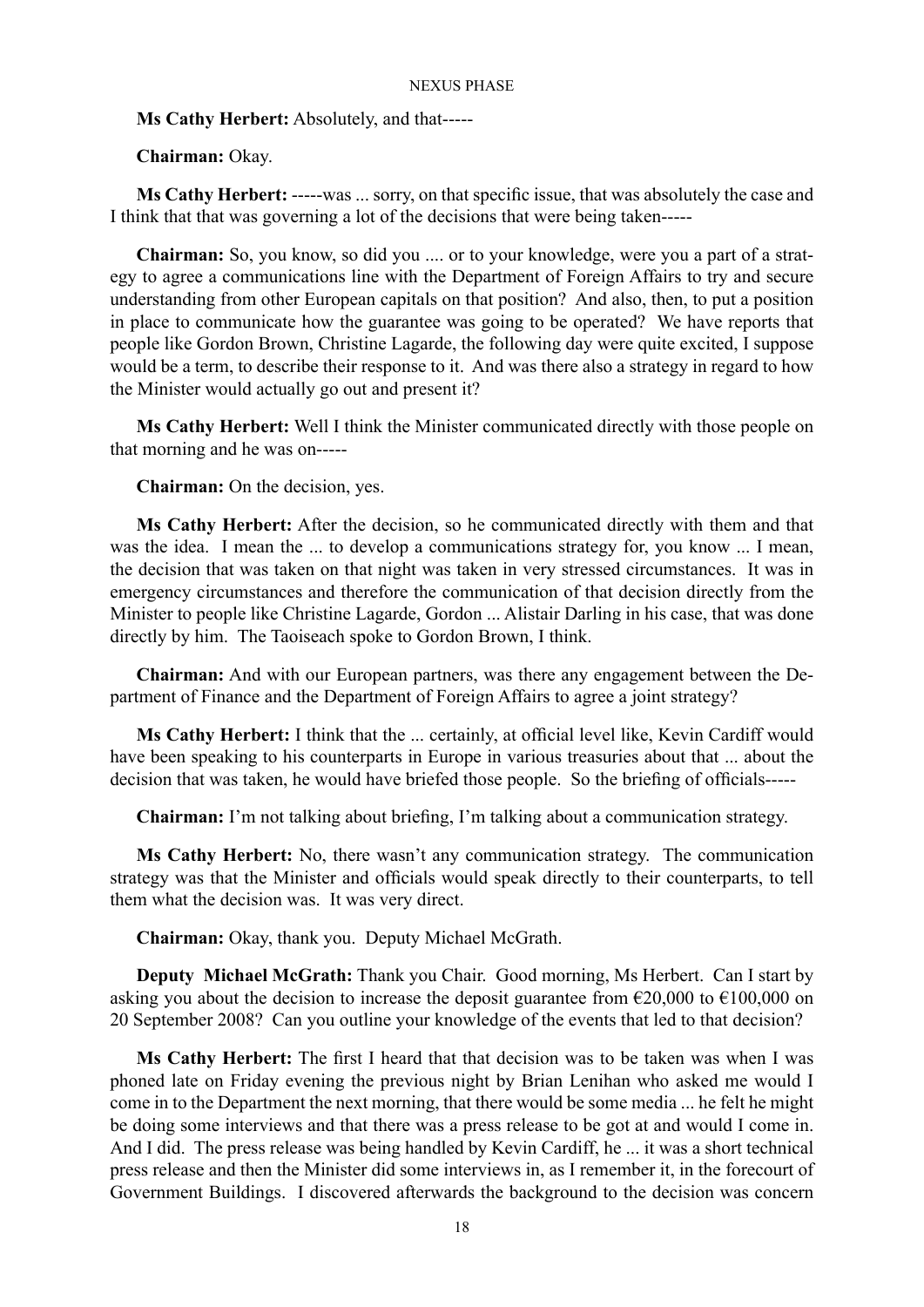about Irish Nationwide particularly, the impact and to reassure small depositors or relatively small depositors that their deposits were safe. There was a general statement, I don't have it to hand, but it was to the effect that the Government would stand behind the banks. That was also included in that.

**Deputy Michael McGrath:** Okay. Deputy O'Donnell asked you about the decision to guarantee the banks. Did Minister Lenihan ever indicate any difference of opinion to you between himself and the Taoiseach as regards the approach with Anglo Irish Bank, that it should be nationalised as opposed to guaranteed?

**Ms Cathy Herbert:** No, we didn't ... oddly enough he didn't, he didn't indicate to me. I became aware of it afterwards, mainly through other officials who were there, and obviously ... I mean, it's clear now ... but, it didn't emerge to me as a problem and I think that if it had been a problem, if there had been a serious disagreement, in other words, if he felt he had been overruled in ... and if he was ... had a complaint, I would have known. And I didn't ... he would have discussed-----

**Deputy Michael McGrath:** Okay. The national recovery plan, which was published around the time of the bailout in November 2010, when did the work start on that, Ms Herbert?

**Ms Cathy Herbert:** September. I think that the idea of it was mid-September, that we would do this and we talked to Europe and we really began in September. It was quite an undertaking, he ... Brian Lenihan ... it was a group of officials who took charge of it and did the work, a group of us, a small enough group of us. And the Minister, you know, oversaw that work regularly in intervals, he was extremely busy obviously on the banking thing but he was very keen that that should be a document that could be read by any citizen and that it would stand up and that people would understand what we had to do.

**Deputy Michael McGrath:** Okay. You say in your witness statement that "many of [the] advisers were hampered in their analysis of the crisis by their unswerving belief that our banks were fundamentally sound". When it emerged subsequently in 2009, in 2010, when the full scale of the recapitalisation emerged, how ... did the Minister ever express any frustration to you as to the nature of that advice and the difficulty of getting to the bottom of the black hole in the banks?

**Ms Cathy Herbert:** Well, I think it became clear, once it became clear that the Pricewaterhouse ... the Department, in fairness, began to be sceptical about the advice from the regulator pretty soon after the guarantee, if not a little bit before that actually.

## **Deputy Michael McGrath:** Sceptical?

**Ms Cathy Herbert:** Sceptical. They ... I mean they were worried about the ... you know, exactly this whole idea that the banks were sound, they were sceptical of that that was the case. Kevin Cardiff says that in his advice ... in his evidence, as well. And they ... that's why they pushed for PwC to be brought in to - and the NTMA were also quite sceptical - to look at the banks. And of course they came back with advice that was ... that they were actually sound and that ... and this was an ongoing difficulty. I mean, the whole recapitalisation and getting to the end of what was happening inside the banks was a running sore throughout the crisis. And it was ... he did express frustration but, I mean ... I think also that the situation was worsening as property prices went down. Obviously the situation in the banks was getting worse but it was quite remarkable that the banks seemed to have such little handle, themselves, on their own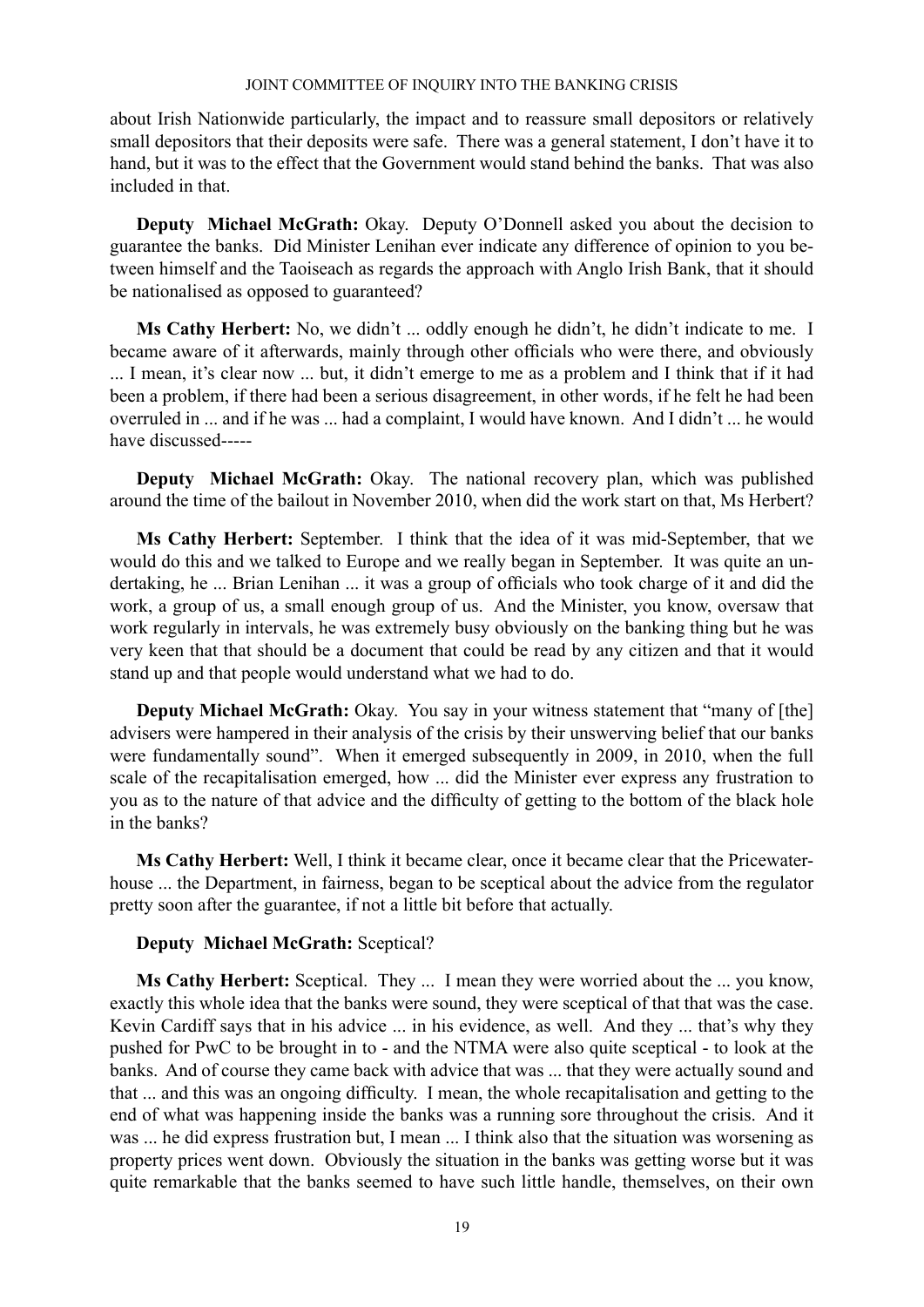exposures.

**Deputy Michael McGrath:** And then prior to the guarantee, did the Minister ever consider the need to, you know, carry out a root-and-branch review of the banks from January to September 2008, to actually ask the regulator to go in and do a detailed assessment of the underlying health of the banks? Was that ever discussed or considered?

**Ms Cathy Herbert:** I don't know because I wasn't involved in those discussions. He came in in May. It may have been something that he was pushing for - I don't know - but very soon after the guarantee decision was taken, we had the ... PwC went into the banks and then the appointment of Jones Lang as well at a later stage to look at what they ... to look again at their analysis. He was, I now know, concerned ... very concerned about Anglo and the growth in it and it was a big bank and that was the one ... that was the institution ... it and Irish Nationwide were the institutions that were most exposed. And I think that that might have been why he ... I think ... my understanding from discussions we had - and I can't remember chapter and verse on it - was that that probably was what was behind his idea of nationalising Anglo. It was to distinguish ... to draw a distinction between this bank and other banks. I think he wanted to, for the reputation of the financial institutions, to say, "Okay, so these banks are bad and this is how we're going to deal with them but these are okay." But of course at that stage he didn't have the benefit of knowing exactly how bad the other banks were, all our banks were.

**Deputy Michael McGrath:** And did he ever indicate to you then what his plan was in terms of Anglo, if it was nationalised, what to do with it then? Was it to strip it down in some sense and protect the good assets?

**Ms Cathy Herbert:** I think ... well, I think so, and that ... I'm in danger now of-----

**Deputy Michael McGrath:** Okay.

**Ms Cathy Herbert:** -----doing what I said at the end, of overlaying my information that I subsequently acquired-----

**Deputy Michael McGrath:** Okay.

**Ms Cathy Herbert:** -----to what I knew at the time.

**Deputy Michael McGrath:** Okay.

**Ms Cathy Herbert:** So-----

**Deputy Michael McGrath:** Your particular role focused on communications. So in terms of the bailout and the lead up to the bailout in November 2010, to what extent was the Minister unhappy with the level of public knowledge which emerged? And obviously when Governor Honohan made the phone call to RTE and the IMF arrived in town on, I think, 18 November, the whole thing blew up. But what was the Minister's view? What ... was he trying to, in a sense, maximise the negotiating position of the Government or why was there an element of not telling the public fully about the preliminary negotiations which were going on?

**Ms Cathy Herbert:** Well, I think there was a concern to maximise the negotiating position but also, I think, that it happened so quickly ... we'd had that meeting with Olli Rehn on the Monday and by the Sunday ... the Saturday and Sunday, there was this intensive briefing going on. And I think Brian Lenihan knew that maybe we would need ... we would end up at some stage in a bailout. But he was anxious, if he could, and he fought for a long time to do it, to see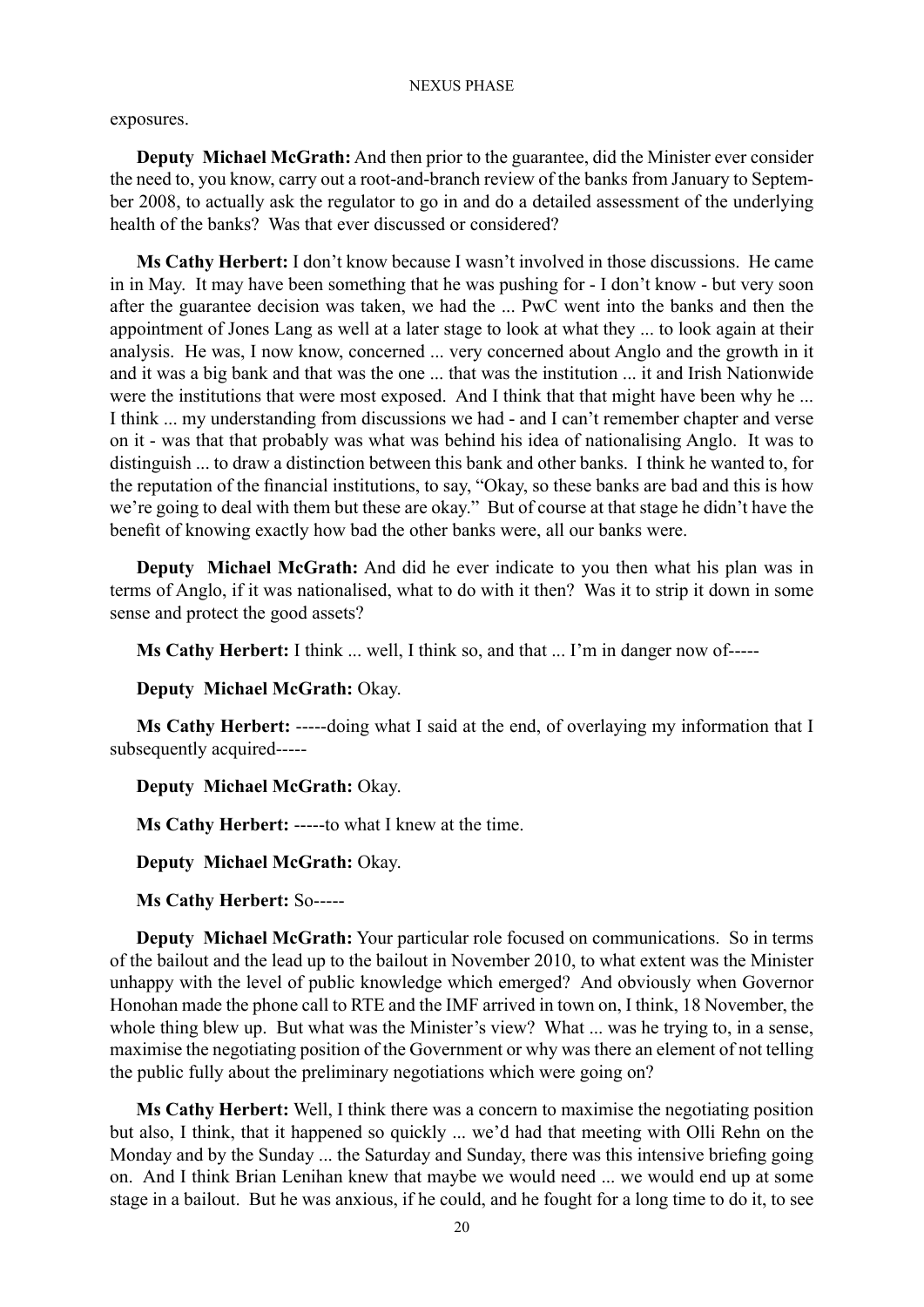if we could get this idea of a precautionary bailout, that we would implement the decisions ourselves under intense supervision. We had our plan almost complete at that stage and that's what he wanted to do. And I don't suppose there's any Minister for Finance that gladly embraces the idea of a bailout, you know, and I think he had fought a hard battle to try and keep the country out of a bailout and then, ultimately, that's what happened. And naturally there was a reluctance on the part of the Government generally, I would imagine.

**Deputy Michael McGrath:** And was he ... was he particularly uneasy or unhappy then about any element of the bailout package which was subsequently negotiated and agreed?

**Ms Cathy Herbert:** Well, I think he was unhappy about the interest rate. He was very concerned about the fact that there was no clarity in what was going ... what the proposal was to deal with our banks. He was very concerned about that. He had been listening to the Central ... to the ECB since September talking about urging "greater fiscal appetite", as they called it, and he didn't see the connection between what ... he just didn't see how that was going to end up helping our banks. He realised that the ... you know, here they were saying that they were very unhappy about the extent of ELA, threatening to withdraw ELA and, at the same time, no plan to provide us with a way of dealing with our banks, and it was essential that we had. And "greater fiscal appetite" was not going to do that. He knew that.

**Deputy Michael McGrath:** And what greater clarity was he looking for in terms of the future of the banks-----

**Ms Cathy Herbert:** Well, he wanted ... he wanted it to-----

**Deputy Michael McGrath:** What specifically?

**Ms Cathy Herbert:** -----be clear. In a way, it was like as if ... Europe, generally, the institutions, you know, that they didn't ... they only fitfully took an interest. And the ECB didn't seem to take an interest. They weren't particularly interested in our banks and our problems and, obviously, the fact that the ELA had to be approved on a fortnightly basis, I think that inevitably meant that, you know, that they were very conscious of it. But they weren't looking at our entire banking problem and taking an interest and helping us how to solve it.

**Deputy Michael McGrath:** Okay. Finally, Ms Herbert, you mentioned the issue of corporation tax. Can you elaborate on the level at which the corporation tax issue was raised? Was it prior to the bailout negotiations? Was it ECOFIN? And who specifically raised the issue of Ireland's corporation tax and what were they looking for?

**Ms Cathy Herbert:** Well, it was being raised by individual governments at ECOFIN. I think the French, I think-----

**Deputy Michael McGrath:** To increase the rate, is it?

**Ms Cathy Herbert:** Yes, to increase the rate. Absolutely to increase the rate. But more alarmingly was ... and Kevin Cardiff has it in his evidence, that it's fairly senior officials in the ... in ... senior officials in the Commission had made it clear that it was probably unrealistic for us to hope to hold on to this and it was a central part of our Government strategy, of our-----

**Deputy Michael McGrath:** Was it a red line issue for the Minister?

**Ms Cathy Herbert:** Yes, absolutely it was. It was. And for the Government.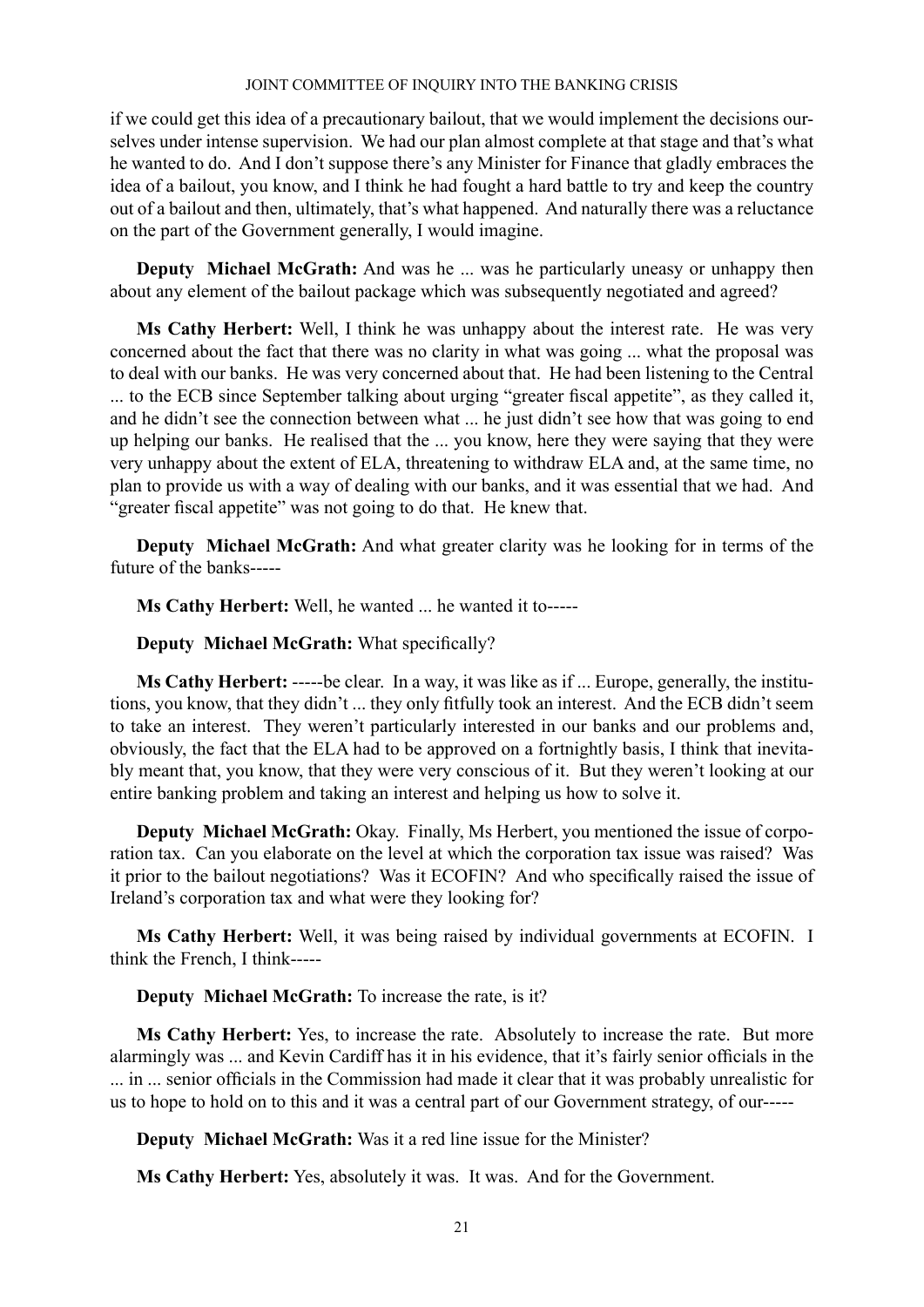## **Deputy Michael McGrath:** Okay. Thank you.

**Chairman:** Okay. Thank you. Can I just remind members there with regard to phone distortion, because we have a tight, kind of, schedule today and questions have been allocated on a rotation of five, other members may not be asking questions in particular sessions, but there's a lot of phone distortion coming in. I'm asking members to turn off their phones. It's not acceptable to have your phone active when another member is actually speaking because it's distorting a communication next to them and it's unfair. It's bad for the broadcasting and we actually have members of the public complaining this morning, actually, about it. So turn off the phones and if I see members with their phones I'll just publicly name them from here on out because it's an ongoing cause of annoyance. So my apologies to Deputy McGrath if there was any distortion in that regard. Deputy Doherty.

**Deputy Pearse Doherty:** Go raibh maith agat agus fáilte. Can I ask you, first of all, did Minister Lenihan advise you on any telephone conversations he had with Jean-Claude Trichet regarding the burning of bondholders? And, if so, can you outline the nature of the conversations as he advised ... as you were advised of them?

**Ms Cathy Herbert:** I knew in a general way. Did we have a discussion about it? I just knew from him and officials that there was a ... I think that the details of the communication emerged subsequently. Would I have seen a letter, that letter? I think I probably would have seen that letter that he sent.

**Deputy Pearse Doherty:** Yes, outside the letters ... the phone calls ... there's been a lot of stuff written about Minister Lenihan and phone calls that he received and a lot of speculation. As his special adviser, are you knowledgeable from Brian Lenihan himself of any phone call that he received from Jean-Claude Trichet?

**Ms Cathy Herbert:** Yes, he told me subsequently. Was I with him when those calls were made? I don't think so. I can't be sure that I mightn't have been with him.

**Deputy Pearse Doherty:** Yes. I'm not interested whether you were with him or not. So Minister Lenihan said he received a phone call from Jean-Claude Trichet. At what time? In relation to burning the bondholders, now, we're talking about, so not-----

**Ms Cathy Herbert:** I can't tell you exactly the time, Deputy. I mean, I would have known subsequently that, you know, that he was ... he was not in ... I think it was over a weekend actually, was it? I don't exactly know the time. It was ... this is ... you're talking about in November after the bailout.

**Deputy Pearse Doherty:** Well, I'm asking did Minister Lenihan advise you that he had received a phone call from Jean-Claude Trichet, where the subject of burning bondholders was part of the discussion?

**Ms Cathy Herbert:** He didn't specifically advise me that he had received a phone call but I knew that that was the view of the ECB-----

**Deputy Pearse Doherty:** Yes.

**Ms Cathy Herbert:** -----and I knew it from him. I knew from him the view of the ECB on how we would deal with bondholders, senior bondholders.

**Deputy Pearse Doherty:** Okay. But he's not ... what we're trying to do in this committee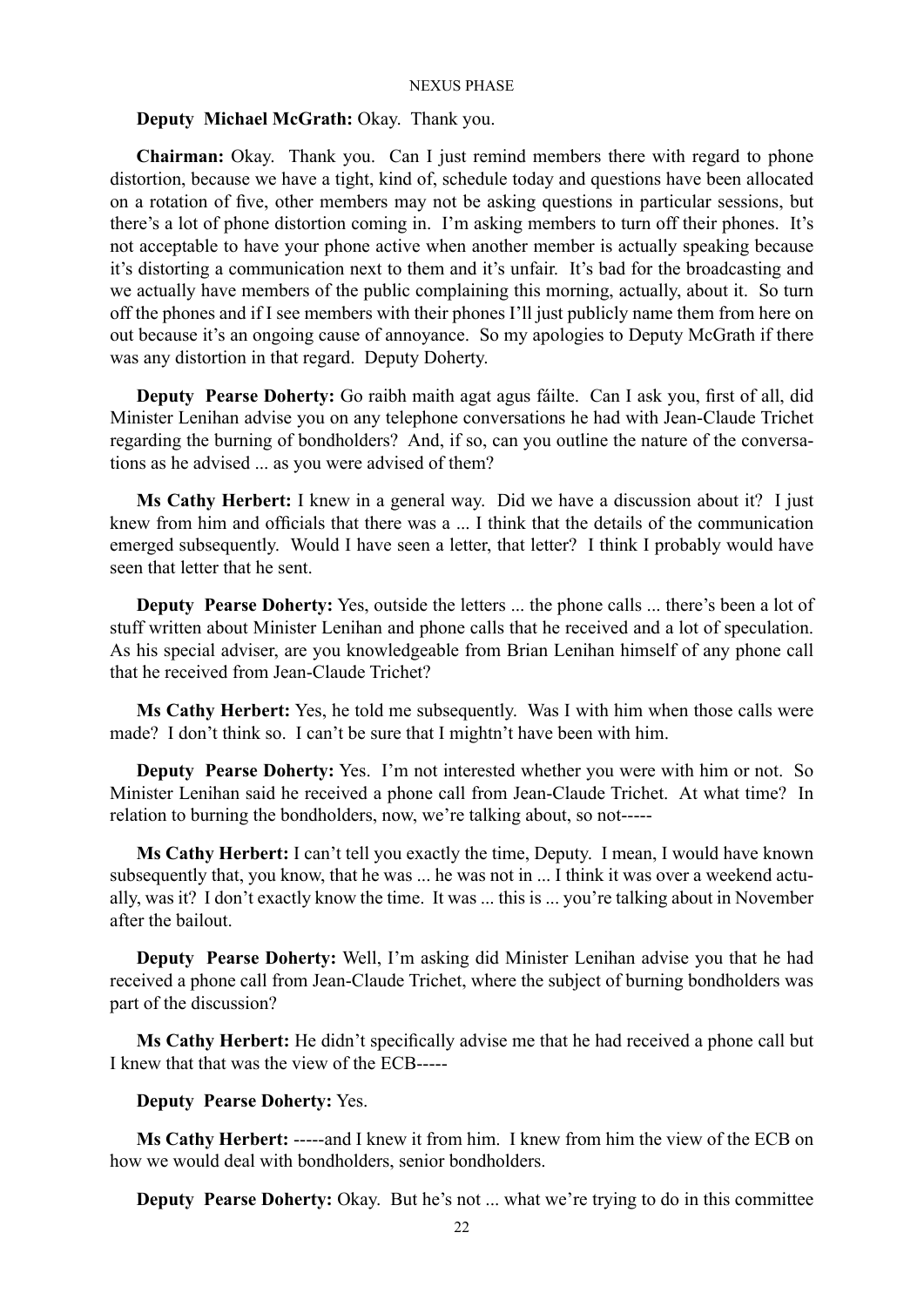is gather a bit of evidence and we're trying to ... unfortunately, the late Minister isn't with us anymore, so we're trying to find out, did he ... on a first person basis, did he ever say that he had a phone conversation with Jean-Claude Trichet, that the issue of bondholders or burning bondholders was discussed? Not to your knowledge-----

**Ms Cathy Herbert:** No-----

**Deputy Pearse Doherty:** -----your evidence.

**Ms Cathy Herbert:** -----not specifically.

**Deputy Pearse Doherty:** Okay. Okay. Can I ask you, in relation to ... you mentioned that the Department were sceptical in relation to the information from the regulators and particularly that the banks were sound. Was the Minister himself becoming sceptical of the information that the regulator was providing and did he inform you of such?

**Ms Cathy Herbert:** Yes. And, again, these are discussions I wouldn't have had with him until after the guarantee. Absolutely, he was ... he was ... clearly he was sceptical and as information ... as we gathered information, very soon after the guarantee was taken, you know, he was sceptical of the extent of the exposures and-----

**Deputy Pearse Doherty:** And did he ... did he talk to you about the reasons why he argued - we understand, quite strongly - on the night of the guarantee for nationalisation of both Anglo and INBS? Was it because of the scepticism that he had in relation to the fact that those banks were sound?

**Ms Cathy Herbert:** I think we had ... we'd had discussions later when, you know ... after that decision his job was to come out and execute that decision and defend it - and he did. And, I mean, he did so quite trenchantly in actually the meeting that took place of this committee as it was then formed in 2009. So he ... he defended the Government decision and ... and his energy went into that. He ... he ... I was aware that he wanted to draw a distinction, as I said earlier, between Anglo and the other banks because he was concerned about ... that the reputation, generally, of our financial would be, in so far as possible, protected. But as I said, he didn't realise at that stage the extent of the trouble that was in the other banks.

**Deputy Pearse Doherty:** And did he explain to you why he wanted a distinction between Anglo and Nationwide from the other banks at that time?

**Ms Cathy Herbert:** Because they were the two most errant institutions, if I can use that word. I mean, they were the two that were most exposed. It looked as if they had most exposure to property, largest, you know, loans and, you know, the fact it had grown to that level was a source of constant wonderment to him that it was allowed to do that. And he ... his view was Bank of Ireland and AIB would be, you know, sound banks and that we must defend those, and that's what he tried to do.

**Deputy Pearse Doherty:** Ms Herbert, when was the first time that Minister Lenihan spoke to you about the need for the banks to be recapitalised? Did he suggest that this is an outcome that may arise around the time of the guarantee? Was it afterwards, was it before? Can you, can you give-----

**Ms Cathy Herbert:** It was afterwards and it was ... obviously it was ... once we went in and looked at the state of the ... of the banks, it was clear that they would have to be recapital-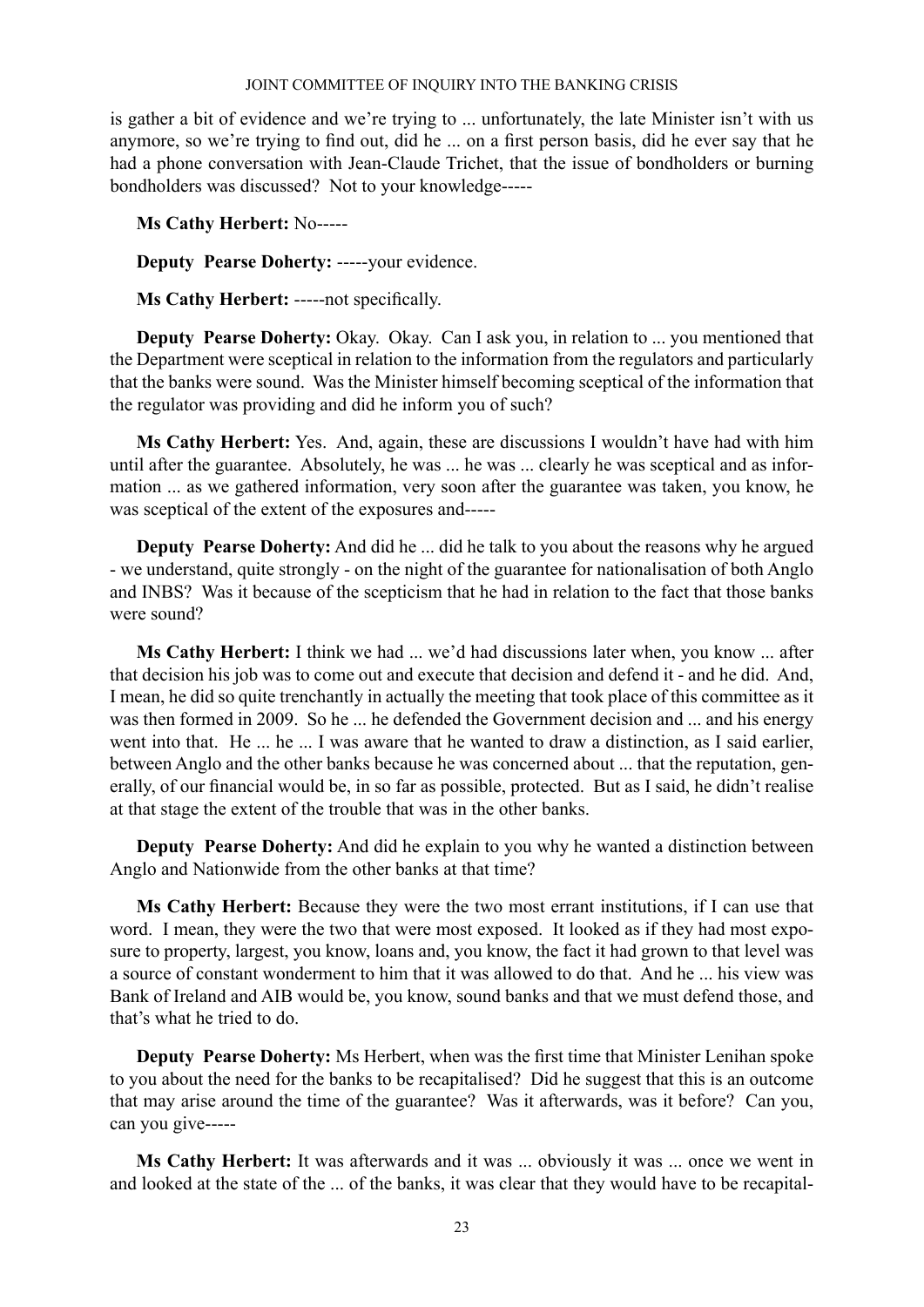ised. And there was no option but to recapitalise given that the banks ... obviously there was a possibility of selling ... you know, of the banks selling some of their assets - for instance, AIB and the bank they had in Poland. These were options but it was clear that they weren't going to get enough money on ... privately - from private sources - and, therefore, we would have to recapitalise them, otherwise we wouldn't have had a banking system.

**Deputy Pearse Doherty:** But even ... even though you've given evidence that Brian Lenihan was sceptical of the information that the regulator were ... was giving him in relation to the soundness of the banks and wanted to distinguish between Anglo ... Anglo Irish Bank and Irish Nationwide, was it Brian Lenihan's view, to your knowledge, on the night of the guarantee, that both those banks were financially sound?

**Ms Cathy Herbert:** Yes, he did believe that they were. And, in fact, I think the guarantee ... deposit guarantee had worked quite well for INBS and the pressure that it was experiencing abated somewhat and it didn't have liquidity issues quite as badly as the others. But, I mean, of course these were questions I'm sure he asked and he was assured that the banks were sound and that this was a liquidity issue ... that what was ... the pressures now were liquidity pressures that were short term and ... and that's what he believed. That was the advice he was given, that's what he believed.

**Deputy Pearse Doherty:** But you say he was sceptical of that advice.

**Ms Cathy Herbert:** He was sceptical that ... he was beginning to be sceptical of that advice of what was happening in Anglo just, you know, coming up to the guarantee. And then that's why they pressurised for PwC to go in and do ... I mean, the difficulty, I suppose, was that all of these advisers were depending on the banks for the information. That was the difficulty.

**Deputy Pearse Doherty:** Were you aware of any lobbying to Brian Lenihan from outside of the Department or the Central Bank, any suggestions about the need to provide a guarantee from any individual? Did he ever discuss these matters with you?

**Ms Cathy Herbert:** No. I'm not aware ... I wasn't aware, no.

**Deputy Pearse Doherty:** Okay. You talk in your statement about the role of advisers in analysing the crisis and you talk about how they were hampered in their analysis of the crisis by "were hampered in their analysis of the crisis by their unswerving belief that our banks were fundamentally sound and their failure to consider the possibility that their (sic) [may] be a crash rather than a soft landing in the Irish property market." Sorry, but your job was to write speeches for the Minister. Did you partake in any of the briefings to understand what was meant by a soft landing as to help to convey this message to the general public?

**Ms Cathy Herbert:** Did, sorry, just-----

**Deputy Pearse Doherty:** Were you involved in any briefings so that you would understand what a soft landing meant as you wrote speeches for the Minister to try and persuade the public that that is where we were headed?

**Ms Cathy Herbert:** I don't think that there were ... the speeches that ... that I was involved in and that the Minister was giving at the time were really to do with our economic position. He was very concerned about the public finance position ... the position of the public finances, the need to, you know, to take steps ... the steps that he had to take he had a budgetary ... there was a budgetary adjustment brought in in July and the work related to that, it was really about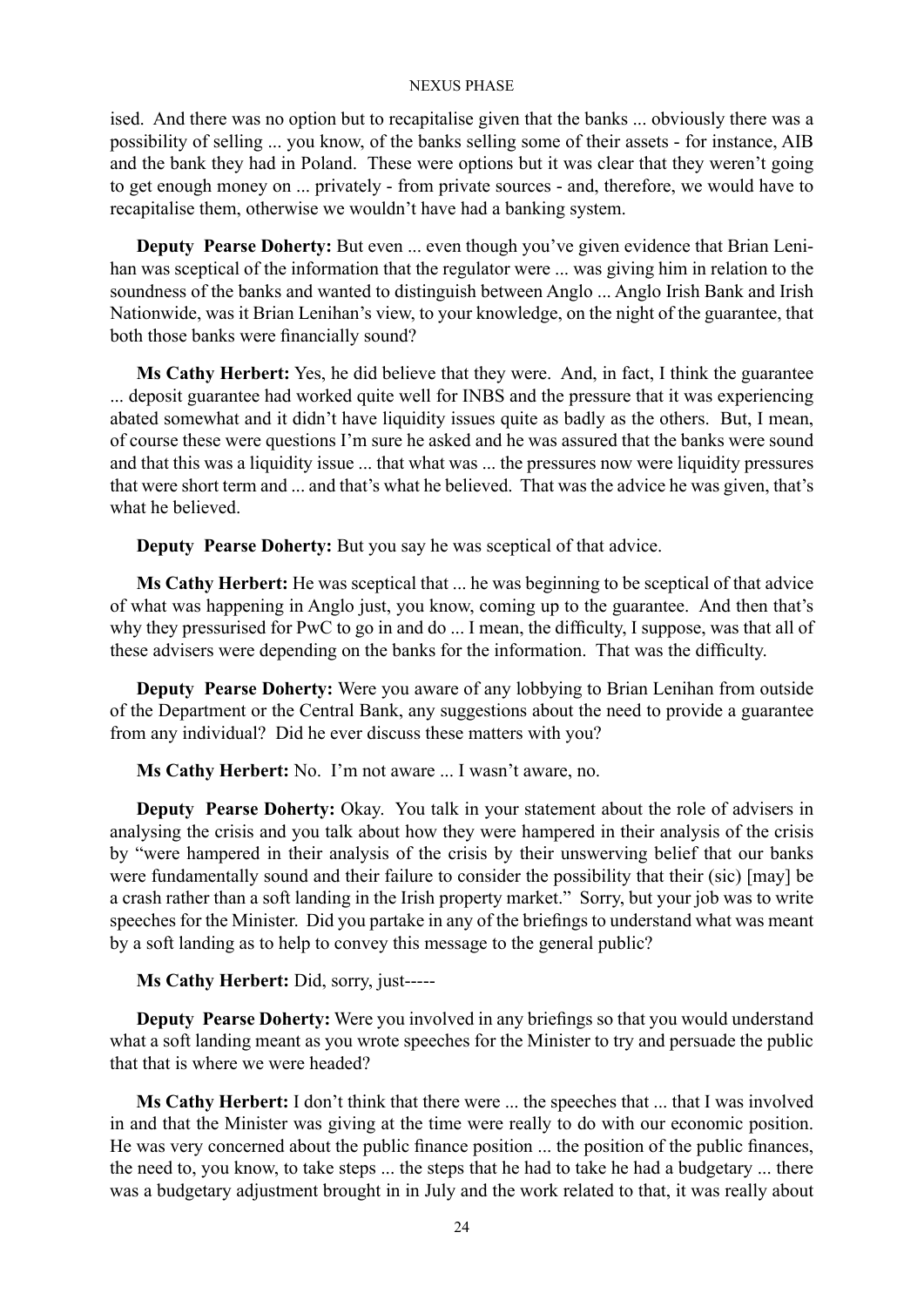public finances, really ... that was ... my issue. He did ... he did ... he did say himself at a meeting - some conference in Dublin Castle - that, you know, he had had the misfortune to be appointed Minister as ... at the time when the ... so I think he was aware of what was happening in the property market.

**Deputy Pearse Doherty:** Okay. Did you write the speech for him on the ... when he addressed the Dáil on 18 November, the day Governor Honohan went on RTE?

**Ms Cathy Herbert:** I would have had a hand in that speech.

**Deputy Pearse Doherty:** Okay. And Minister Lenihan at the time said, as he was confirming the negotiations were beginning - or the discussions were beginning - with the IMF, he said, "The problems we are facing do not relate to our budgetary position ... It is important to understand that the problems we are addressing are of a structural character in the banking system.", i.e., the reason we are having these discussions is because of our banks. Is that the view ... was that your view and Brian Lenihan's view, personally?

**Ms Cathy Herbert:** Yes, I think so, because we had done an amount of budgetary adjustment. I think it was  $\epsilon$ 14 billion ...  $\epsilon$ 15 billion at that stage. We had been in negotiations with the ... with the ... supervised by, if you like, the Commission and the ECB on what was ... what was to be done in the next budget. It was to be €6 billion. And we had our four-year plan so, you know, we ... we had a handle on what to do about our budgetary position. We ... we had taken action right throughout the crisis.

**Deputy Pearse Doherty:** That day ... that same day in the Dáil, Brian Lenihan confirmed that he would be heading the negotiations or heading the discussions without actually him being there, it would be officials dealing with it on a technical nature, but he would sign off on them. And we know the discussions and negotiations went on for a number of days. The previous day, Minister Batt O'Keeffe said this was about playing a game of poker. What was the Minister's view in relation to the type of negotiations that the Government or the officials were entering into with the IMF and the troika? Was it, as Minister Batt O'Keeffe said ... this was like a game of poker or was it very more reserved, more-----

**Ms Cathy Herbert:** I think that it became clear ... he wouldn't have used that language - "a game of poker", that wouldn't have been his language. They were very serious negotiations. I think that the thing that ... I know that what weighed most heavily on him was what was going to be the proposal for the banks. It became clear pretty quickly that they were happy with our proposals for dealing with the public finances. But what was going to happen the banks ... and that was a game of poker it was, like, it was very difficult. We had had the background of the ECB saying that they were going to stop the ELA, that they were unhappy about the extent of the exposure. But it wasn't clear what solution that they were going to propose. In the end, of course, they continued with the ELA but, I mean, there was ... the proposals for restructuring, for instance, how quickly that would have to be achieved. That was their first engagement, really, seriously with our banking crisis.

**Deputy Pearse Doherty:** Ms Herbert, and finally, can I ask you ... and Deputy McGrath talked on this here in relation to the black hole in the banks and the loss of public confidence in relation to the Government announcing announcement after announcement that additional money had to be pumped into the bank, and the loss of international confidence as a result of that. Was it not the troika that insisted that the Government set aside €35 billion to deal with that hole that the Government were unwilling to face up to up until that time? That was the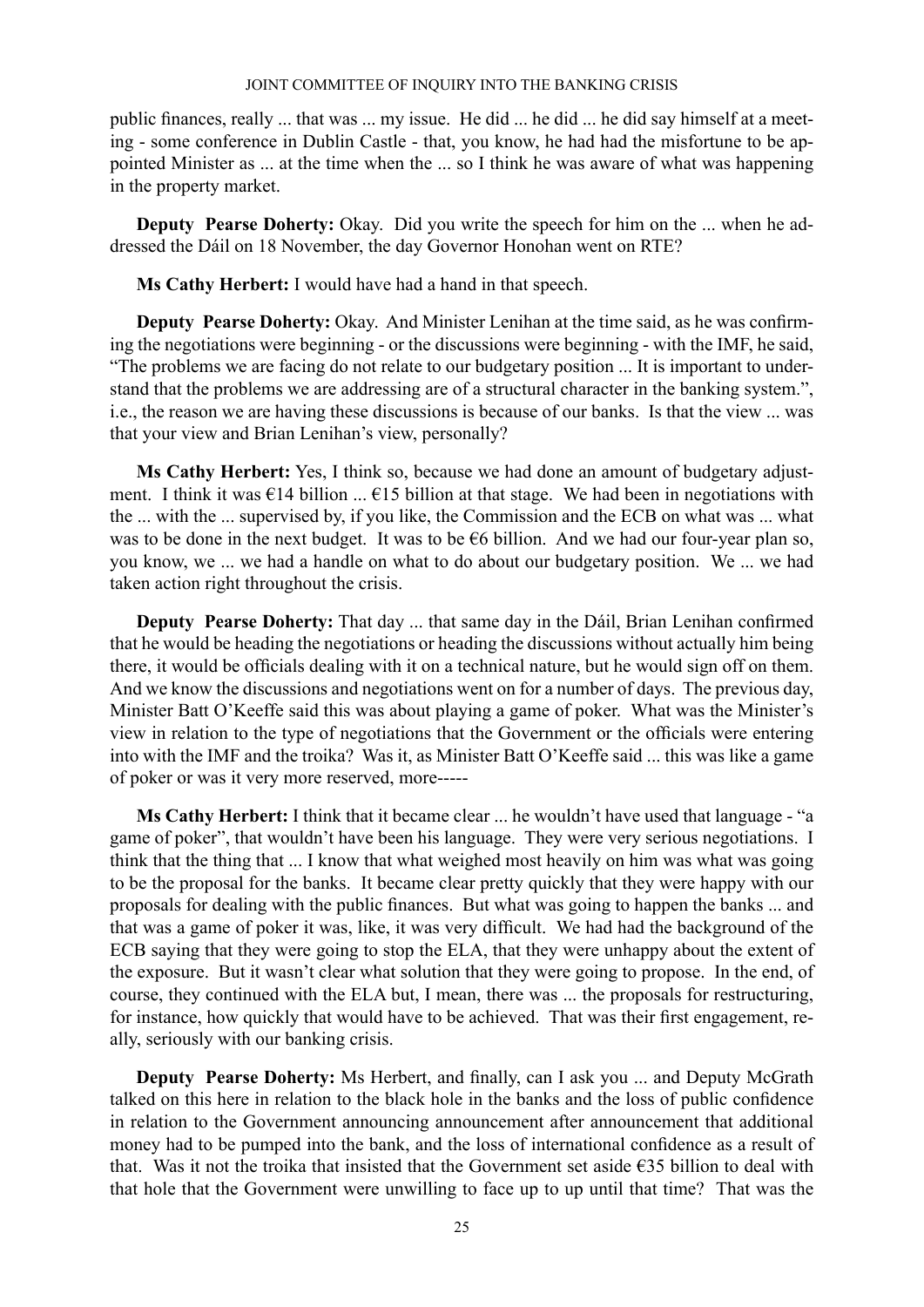actual essence of the troika programme, as Brian Lenihan said, that the structural character, the problems we're having is a banking ... is in the banking system, not budgetary.

**Ms Cathy Herbert:** Well, I think that the ... the difficulty about the, as you said, the continuing hole in the Government ... in the banks was that this was something that got worse, not by virtue that we didn't do the sums right but the situation got worse and the hole got deeper and bigger. And, I mean, the NAMA process obviously was going to crystalise a lot of losses for the banks. And that situation ... so it was ... it was a rolling situation. And then the proposal for ... from the ... in the bailout to, if you like, stuff the banks with money to shore up ... or to bring back market confidence, that was a proposal that was, you know, it was one way of doing it. But the Minister would have liked, as you know, and the Government would have liked to ... some burden sharing at that time that would lessen the amount of money that would have to be put into the banks.

**Deputy Pearse Doherty:** Can I just ask you finally, you mention that it wasn't because you didn't get the sums right. But Minister ... or Governor Honohan in his own report says that Anglo Irish Bank and Irish Nationwide were heading towards insolvency at the time of the guarantee. The Government's sums were saying that they didn't require any money. How can you say that they ... that you didn't get the sums right?

**Ms Cathy Herbert:** They required liquidity at the time but they didn't think that they were un ... that they would be unsound. They didn't ... their ... the advice was that they were fundamentally sound, both of those banks. But the position of the other banks, well we only got to know what was happening in the other banks after the guarantee. And when the PwC process began and then it went on. And, I mean, Governor-----

**Chairman:** Bring it to closure and then I'm going to move on.

**Ms Cathy Herbert:** I mean, Governor Honohan when he became Governor went in and did an analysis and then very soon that had to be, you know, that was ... it was clear that that would have to ... the money would have to be increased again, that there was ... and that was because of the NAMA process. So it was a rolling ... I mean, as I say, every time there was a solution it was overtaken by another set of problems.

**Chairman:** Okay. Senator.

**Senator Susan O'Keeffe:** Thank you, Chair, Ms Herbert in Mr. Cardiff's statement he said that there was ... that you were ... accompanied Minister Lenihan to a meeting in Brussels on 22 September 2010. Do you recall that meeting and, if so, can you tell us what the nature of the discussions were and what demands or what ... what was going on with the European Commission at that point in relation to Ireland?

**Ms Cathy Herbert:** Well I recall the meeting because a group of us went over and the people who got into the meeting were Kevin Cardiff and Michael McGrath. So myself, Alan Ahearne and Ann Dolan sat in a corridor in the Berlaymont while the meeting went on. So ... I mean, I became aware afterwards what the meeting was but I didn't sit at the meeting. It was unusual for me to go to Brussels to a meeting. The Minister didn't normally ask me to do so but he did ask me at short notice.

**Senator Susan O'Keeffe:** And was there any outcome after the meeting?

**Ms Cathy Herbert:** Well-----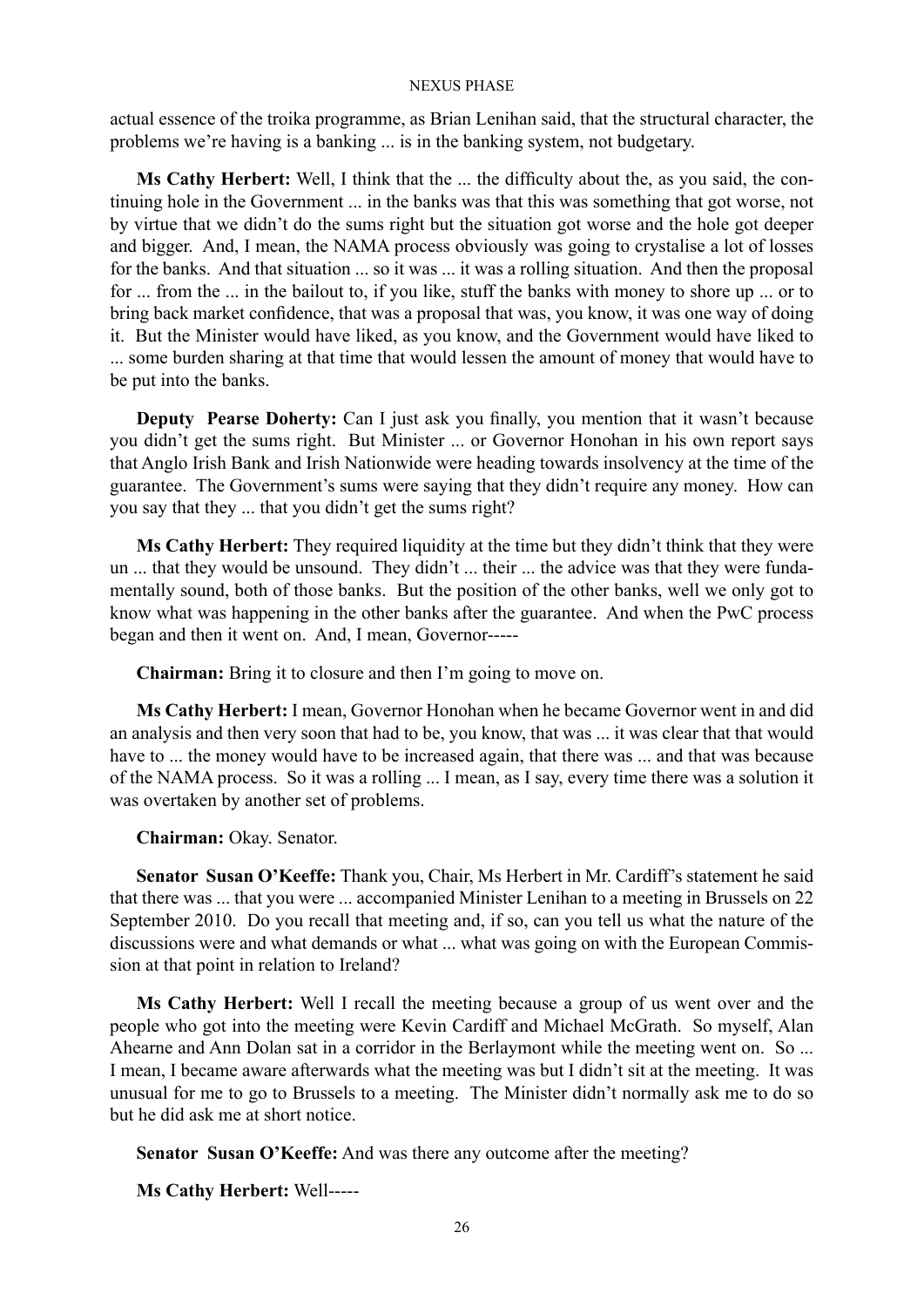## **Senator Susan O'Keeffe:** I appreciate you weren't present.

**Ms Cathy Herbert:** Yes well the outcome was that they ... that was the meeting where ... it was the first of a series of meetings where it was indicated that they wanted to see greater savings, they wanted a budget to be brought ... the amount to be saved in the 2011 budget to be larger. So with the amount kept under ... I think it started at seven and it came down to ... maybe eight actually and it came down to six. So there was ... it was general discussion. And obviously a discussion on ... there was a constant debate over forecasts. The bank ... or, at least, the Commission thought our forecasts were too ... the Department's forecasts were too benign.

**Senator Susan O'Keeffe:** And what was Mr. Lenihan's demeanour after that if, you know, if that was the start of that kind of rankle about figures?

**Ms Cathy Herbert:** Well his demeanour was how were we ... how were we going to do this? That we would have to ... I mean it was ... his demeanour was, as it always was, let's get on to see how we're going to solve this difficulty. What are we now going to do? We had to work with the ECB and the Commission. And from then on we were in very intensive, you know, negotiations with them on budgetary matters and how we might bring them down. How we might bring down the ... that the minds could meet, in other words.

**Senator Susan O'Keeffe:** Okay. On the night of the guarantee, William Beausang who is obviously an official, told us about how he worked on a draft of a release that related to the guarantee and that he'd had ... his e-mail record showed that there was a draft that was sent to him. Were you involved at all with William in that draft?

**Ms Cathy Herbert:** No, and my understanding is that that draft came from the Central Bank and they would have their own communications people. And I think it would be part of normal preparations that if the ... it seems to me the Governor of the Central Bank came to that meeting in Government Buildings that night, you know, set on the idea of a guarantee and they obviously equipped him with a statement, a draft statement. In the end I think ... I'm not sure how much of that statement made it into the final statement. I think I heard in previous evidence that it did, substantially, I'm not sure whether that's the case.

**Senator Susan O'Keeffe:** But you didn't have a hand in ... you weren't sitting at a machine or talking to Mr. Beausang?

**Ms Cathy Herbert:** No, no I wasn't.

**Senator Susan O'Keeffe:** Okay. But it's your ... but you believe that it was because the Central Bank was already set in its view that it came with that?

**Ms Cathy Herbert:** Yes and I think that that was part of the preparations that they would have done. I mean, there was also, as I understand it, a document that was given to the PAC. There was a statement prepared for the possible nationalisation of a building society as well. That had been in preparation and I think that that is in the public domain, it had been given to the PAC some time ago. So there would have been ... these would have been normal preparations of draft statements.

**Senator Susan O'Keeffe:** When you were going over to Government Buildings for that meeting, and I know you weren't party to them, but were you aware or did Mr. Lenihan make any observation about what he expected the outcome of the meeting might be, you know, we'll be ... there'll be a solution or we'll have nationalised or did he-----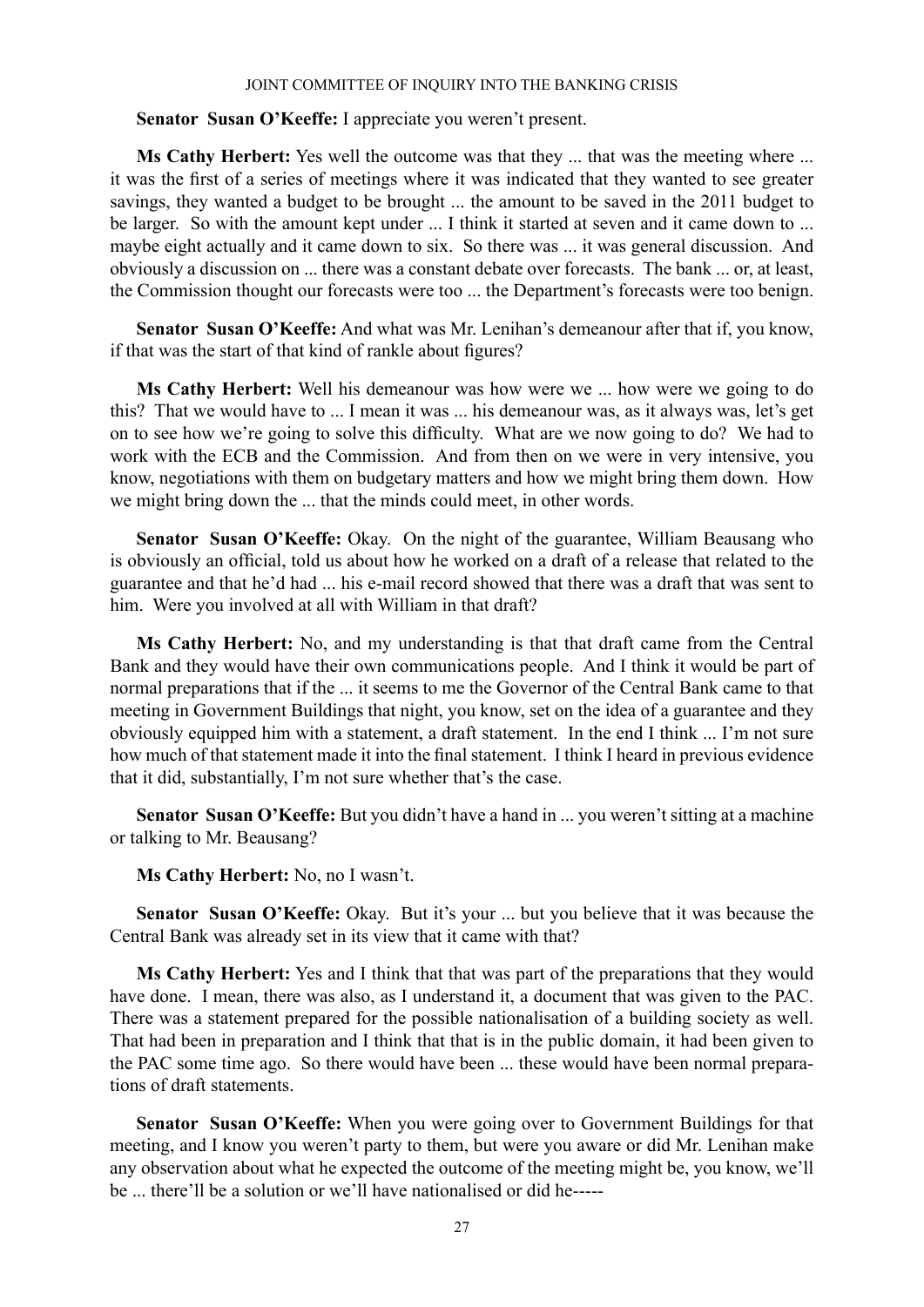**Ms Cathy Herbert:** Well, I'm ... I have a vague enough memory of it but my ... I think what happened was that we had had that series of pre-budget meetings in the Department and then he obviously went off and talked to banking officials and was told of this meeting. And I think he went home briefly that night, actually, I think there was a family celebration and he went home very briefly and came back in. So I would have been, I think, probably in Government Buildings before him or shortly after but we didn't go together. But he just said that there ... the banks and there's a meeting tonight and something may come out of it and, you know, would you come over? And I was with the press officer who would have been involved a bit in the preparations that had taken place, those secret preparations that had taken place that I think William Beausang referred to.

**Senator Susan O'Keeffe:** Were there any observations again around any statement ... you talked about the statement that was made that was delivered the following morning, about whether or not the statement would contain the expression that all banks were solvent? Because this came up in evidence from Mr. Eugene Sheehy from the bank, that ... you know, would it say that or not. Were you part of any of that conversation?

**Ms Cathy Herbert:** I wasn't part of that conversation but I'm sure that that was a concern because the banks would have been very anxious to make clear that they were solvent because this was a statement, really, the importance of it was for the market as much as anything else.

**Senator Susan O'Keeffe:** Well in fact Mr. Sheehy said there was clearly a risk in the statement and didn't want that to be said.

**Ms Cathy Herbert:** Oh, in relation to-----

**Senator Susan O'Keeffe:** And in fact it wasn't said.

**Ms Cathy Herbert:** Oh. Yes.

**Senator Susan O'Keeffe:** In relation to the banks overall that they ... it wouldn't be said that they were all solvent. It didn't say it in the final release.

**Ms Cathy Herbert:** Oh, right. Okay.

**Senator Susan O'Keeffe:** When Mr. Lenihan gave an interview in March 2011 he said that when Brian Cowen asked him to be Minister for Finance, "I did not seek the job and I did argue with him at the time but he asked me to do it and you don't refuse a Prime Minister." Do you recall what his, you know, yourself, what was the view, what was your view, did it come as a surprise, was he delighted, was he worried, was he concerned, what happened?

**Ms Cathy Herbert:** It did come as a surprise, I remember that. He had been ... he was ... so he had just been appointed Minister for Justice which was his first senior appointment and he obviously ... he had an affinity with that whole portfolio, he was a lawyer and he had a lot of things that he wanted to do in that Department. But, you know, you don't refuse a Taoiseach and it ... he knew, I think he knew that the task was going to be daunting. But, I mean, he enjoyed the business of government and he would have done whatever was required of him, absolutely.

**Senator Susan O'Keeffe:** When he saw the briefing notes, and I assume you would have seen some of the briefing notes that were given to him at the time ... I mean, was it then the ... you know, what was his reaction when he saw the seriousness of the language, the seriousness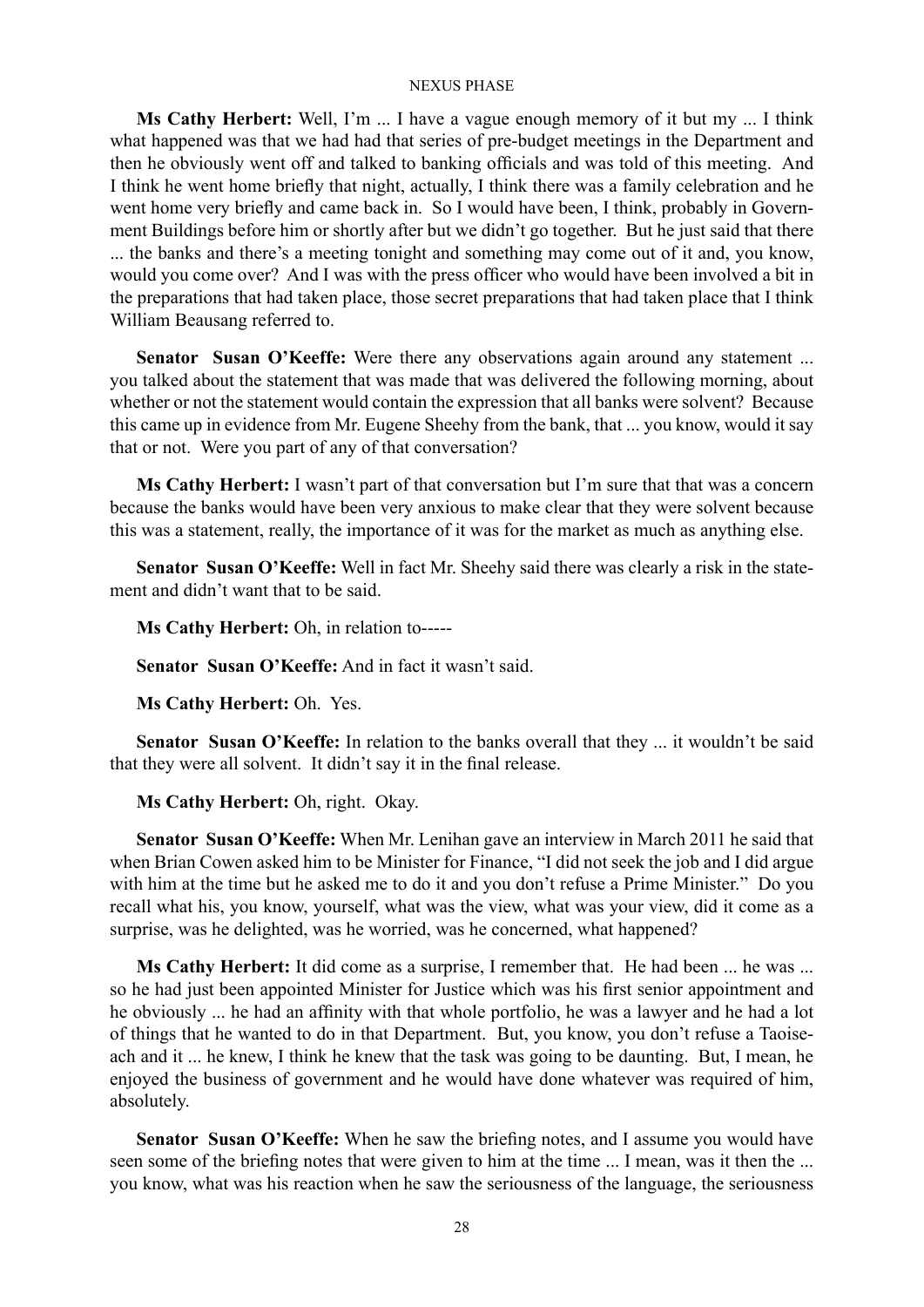of the briefing notes which we've seen? What ... do you recall what he might have said to you or said out loud?

**Ms Cathy Herbert:** Well, that the situation was serious and that we'd have to take very swift action. I mean at the time I think ... so we were involved in the referendum, the Lisbon referendum, so that had to go through and immediately after that, I mean, I think the day the results were coming in he went over to talk to the Taoiseach to say this can't wait for a budget, we now must address the crisis. I mean, my dealings with him ... on ... at that time were very much on the public finances and he was very concerned and took very swift action, and unfortunately that wasn't enough and that was the nature of the ... I mean, it was a case of constant crises and he knew that was what it was going to be.

**Senator Susan O'Keeffe:** Kevin Cardiff, when he was here, gave evidence that he, Kevin Cardiff, had met with Tiernan O'Mahony and Sean FitzPatrick, Brian Goggin, Denis Casey, Gillian Bowler and Michael Walsh - not together, separately - in the days before the bank guarantee and I'm wondering whether Mr. Lenihan might have accompanied Mr. Cardiff to any of those meetings?

**Ms Cathy Herbert:** I don't think so. Certainly at that committee meeting, he's on record as saying that he met Sean FitzPatrick just once before the guarantee, once ever before the guarantee, and that's when Sean FitzPatrick asked to meet him. And he met him with the Secretary General, just briefly.

**Senator Susan O'Keeffe:** In 2011, when Mr. Lenihan became aware that Mr. Cowen had had the golf outing in July 2008, had he, first of all, had Mr. Lenihan known about the golf outing at the time when it had occurred or did he just find out as other people did in January? And if so do you recall what his response, if any, was?

**Ms Cathy Herbert:** He didn't know so he was surprised and ... but he listened to what the Taoiseach had to say about it and I presume he took it on, you know, on its ... as he said it, but he didn't know beforehand because I remember him ... he was surprised by it.

**Senator Susan O'Keeffe:** And was he surprised ... was he more than surprised or was that it, just surprise?

**Chairman:** Final question now, Senator, okay?

**Ms Cathy Herbert:** He was surprised.

**Senator Susan O'Keeffe:** Okay. In an interview that he gave, again, he ... to the *Community Voice* newspaper, when he said he had a good working relationship with Mr. Cowen around the Cabinet table he said:

I felt that when he was elected Taoiseach he would give a stronger lead and express himself in a more forthright way about the problems facing the country. I felt I had to give a lot of that lead and give those forthright expressions myself, along with everything else.

What observation would you make about that? This was something he put on the record.

**Ms Cathy Herbert:** I think he felt, and I think it was a difficulty that people around the Cabinet table were in a difficult political position because they had been part of decisions that he had to unravel and that he had to ... you know, that certainly caused the crisis. And I think he had, yes ... he felt he had to do a lot of the communications. He was a very good communicator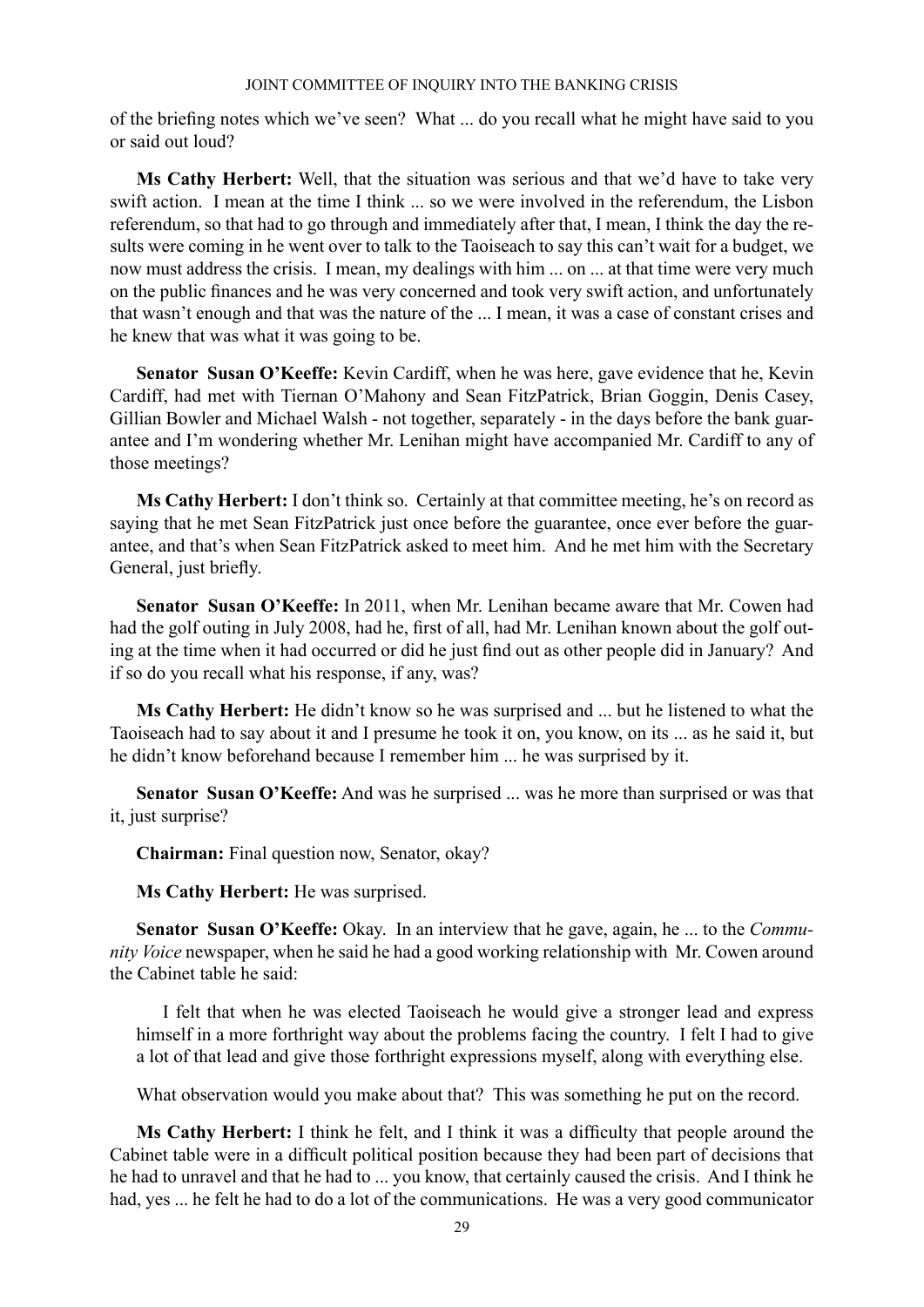and a lot of that role fell to him but he did it and he did it well.

**Chairman:** Final question now, Senator.

Senator Susan O'Keeffe: Forgive me, on page ... it's your own statement on page ... where is your own statement gone ... you make ... I'm sorry, somebody has-----

**Chairman:** I would say stop the clock but the clock is stopped.

**Senator Susan O'Keeffe:** Just ... if you would just give me one second. I'm sorry, do you have it there? It's on page ... it's the remark you make about the bailout ... I won't be able to find it now. Okay, I'm sorry-----

**Chairman:** I'll give you a moment there Senator.

Senator Susan O'Keeffe: Sorry, just bear with me one second, "...whether it needed to be a full-scale programme is open to question". It's on page 10 of your own statement, forgive me, I'm sorry. Thank you, Chair. So, "whether it needed to be a full-scale programme", you were talking about the bailout. And you were talking about ... so, and you were making an observation I think, you know, did it need to be a full-scale programme? I just wondered what made you think of that.

**Ms Cathy Herbert:** Yes, because it wasn't as if we had been in denial about our budgetary position. We had taken enormous steps from the time that Brian Lenihan came into office and throughout the crisis and we had ready a very coherent four-year plan so it wasn't ... we had a plan so it could have been, and I think that's what he very much wanted, that that plan could have been implemented by the Government with the, you know, increased supervisory role of the European institutions.

**Senator Susan O'Keeffe:** But without a full bailout?

**Chairman:** We need to move on and ask supplementary.

**Ms Cathy Herbert:** A precautionary bailout as it was called.

**Senator Susan O'Keeffe:** As it was called, okay. That didn't happen.

**Chairman:** Thank you. I'm going to move to wrapping things up, Ms Herbert. Ms Herbert, are you familiar with the term "spin doctor" and if you are, maybe you could explain how you understand it?

**Ms Cathy Herbert:** Spin doctor?

**Chairman:** Yes.

**Ms Cathy Herbert:** I take it as it is. It's a common term to use to put to communicate, in the best way possible, whatever message you have to give and to communicate in the best way possible the actions you've to take.

**Chairman:** Okay, the ... we ... in answer to questions by Deputy Doherty there earlier, you were saying that you would have been involved in Ministers' press releases, Ministers' statements, addresses to the Dáil. Were you part of that speech by Minister Lenihan that spoke about the "green shoots of recovery"?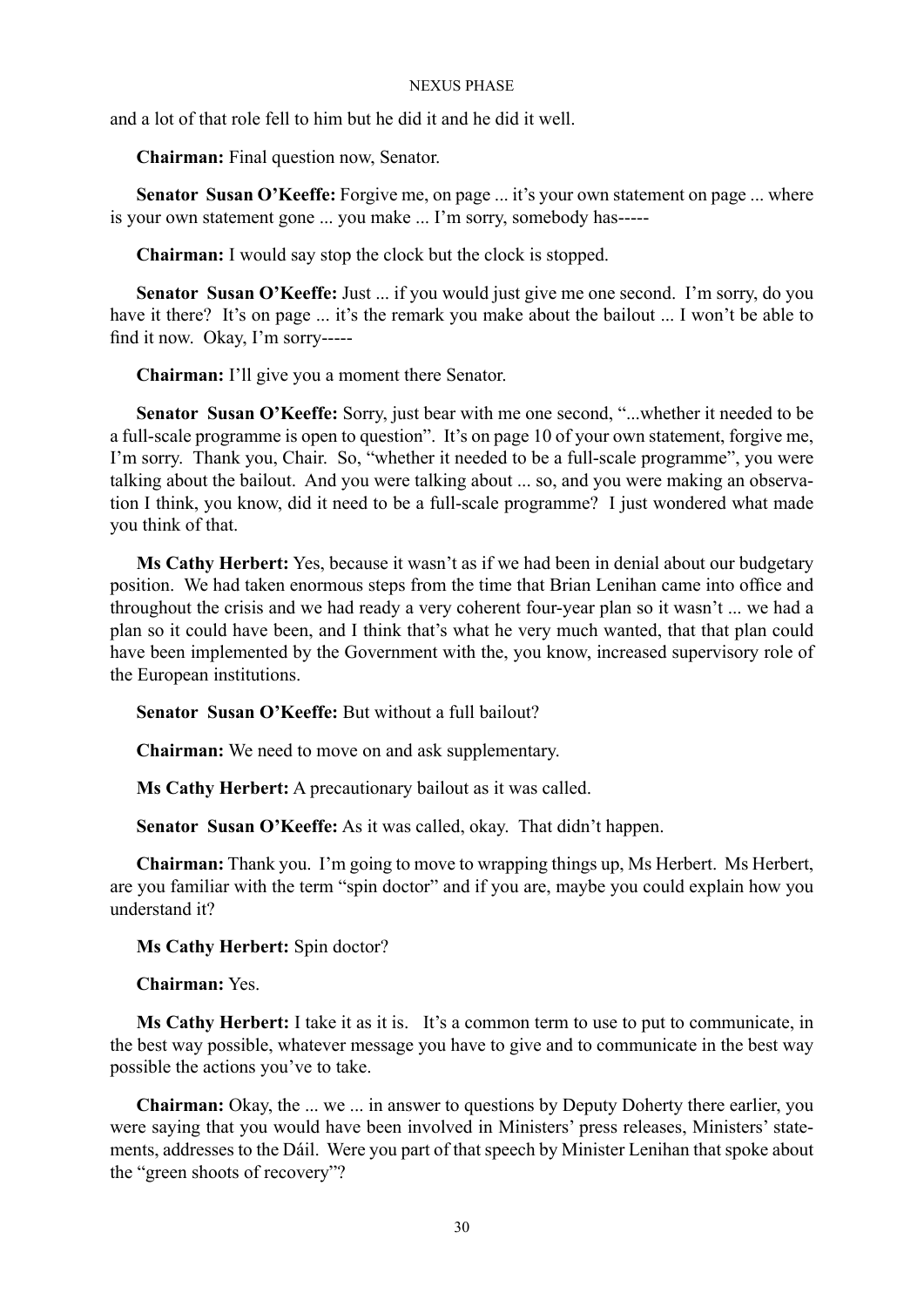**Ms Cathy Herbert:** Yes.

**Chairman:** When was that wrote?

**Ms Cathy Herbert:** Was that a budget speech?

**Chairman:** Yes. When was it?

**Ms Cathy Herbert:** There were several budget speeches where he gave-----

**Chairman:** When he first used it?

**Ms Cathy Herbert:** I think it might have been 2008, September 2008-----

**Chairman:** On reflection-----

**Ms Cathy Herbert:** -----no, it was 2009 maybe.

**Chairman:** -----on reflection, was that an accurate depiction of what was coming down the line?

**Ms Cathy Herbert:** I think that for 2009, certainly, and I think that's maybe when so was the 2010 budget. I think for a while in 2009 until the Greece crisis ... the Greek crisis hit, I think that, you know, it looked as if we might be turning a corner, that was another thing he said. I think he believed that you had to give people hope and he was optimistic.

## **Chairman:** Okay.

**Ms Cathy Herbert:** And I don't know that there ... any of us could have said where was the bottom of this crisis. Did any of us know? Did anybody know?

**Chairman:** Okay. As I said earlier to you I don't expect you, and I don't think the committee is expecting you, to be an expert on finance but you would have been privy to discussions and you would have formed the presentation of a lot of matters that the Minister would have presented to the public. From your own observations of discussions and your own involvement with the Minister, were you aware of any concerns with regard to the structure or design of the banking guarantee, along with its period of duration, having any Irish ... or bearing on the Irish State entering a bailout two years and two months after the banking guarantee? Was there discussions?

**Ms Cathy Herbert:** I didn't get that, was I aware-----

**Chairman:** Were you aware of any discussion or any communications taking place between the Minister and other members of Government or anybody else about concerns with regard how the banking guarantee was actually structured, how it was designed, how about its period of duration - it was set up for two years - and did that ... and it having any bearing on the Irish State entering a bailout programme two years two months later? Was there any discussions simply that the guarantee is probably, or maybe, or might not be bringing us towards a bailout programme?

**Ms Cathy Herbert:** No, I don't recall any discussions about that. I think that what brought us to the bailout programme was the ongoing, you know, the property bubble and-----

**Chairman:** Okay. Mr. Cardiff, in his witness statement, commented to this inquiry - I think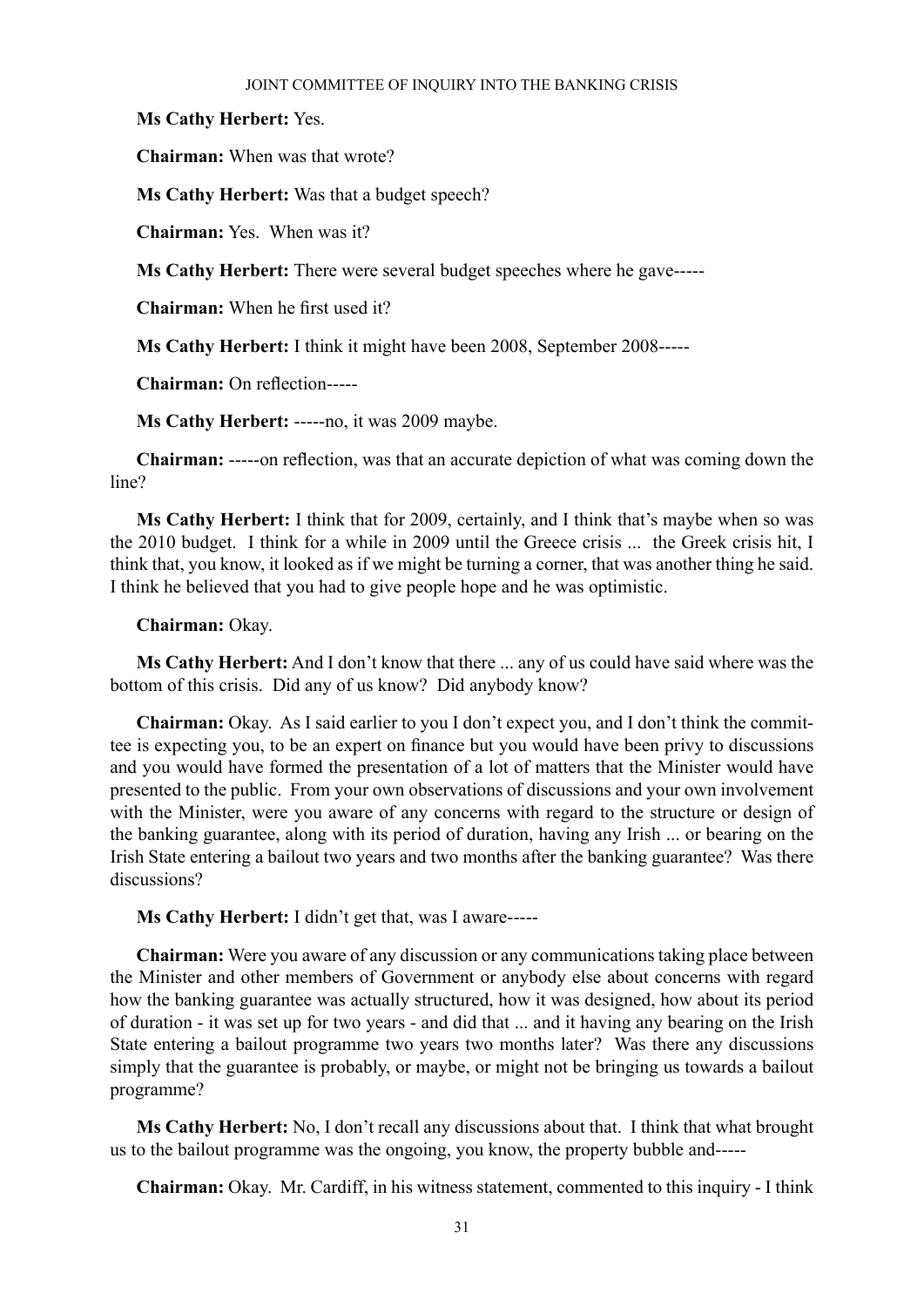he commented on the Jean-Claude Trichet letter of 19 November 2010, to the late Minister for Finance - and in many ways he, Mr. Cardiff ... Mr. Cardiff's commentary, in many ways "the letter was entirely superfluous since it was already clear by the time of the letter that the Government was going to opt into a programme". Is that also your understanding at that time, that the Government was going into a programme?

## **Ms Cathy Herbert:** Yes, at that stage.

**Chairman:** Okay. So, in terms of being bounced into a programme or being hurried into a programme, in terms of maybe more accurate English instead of spin English, were we bounced into a programme or was it inevitable, and that it maybe hurried it up? Because "bounce" might give the impression that we were in some place completely different and you then end up somewhere else. So were we bounced or did it maybe just hurry us into the bailout programme?

**Ms Cathy Herbert:** I think it hurried us into the bailout programme. I think that certain institutions had an interest in us being hurried into a bailout programme but there was the possibility that we might have avoided it give ... if market reaction to our budget or to the four-year plan might have resulted in, you know ... it was always to be hoped that it could have helped our situation. If the market were to regain confidence, then there was the possibility that it might have been avoided.

**Chairman:** In Kevin Cardiff's statement - it's coming up on the screen there - there seems to be a commentary from Olli Rehn is ... It's just come up there now in a moment, from Olli Rehn that maybe a bailout programme could be avoided, and then Mr. Buti is more or less taking a certainty position that a bailout programme is going to happen. I just, it says ... it's half way down the page there - this is the visit of the 27th September that we referred to earlier with yourself and Ms Nolan, Mr. Ahearne, Mr. McGrath and yourself:

Certainly, after spending some time with him alone, Lenihan told me that Commissioner Rehn thought it was still on balance more likely than not that a bailout could be avoided – though it had to be considered a possibility – even, according to Lenihan, suggesting that the Portuguese were a more likely candidate for bail-out at that stage than was Ireland. But Marco Buti, who reported directly to Rehn, told me separately that it was his personal view that a bailout would probably on balance be required. He was not advocating it, at this stage, merely giving an opinion on the likely turn of events.

So, does that concur with your own view that we were heading to a bailout programme-----

**Ms Cathy Herbert:** Well, I think there was always that danger and he had ... Brian Lenihan said that afterwards, in that interview that he did in the BBC, that there was always a danger but he had fought hard to avoid it, and he thought, he said, that on balance it might have been in the spring, depending on what the reaction was, the spring of the following ... of 2011. The situation was, for instance, in Portugal, they didn't enter a bailout until some time later, but I suppose the thing is, it may have been postponing what was inevitable.

**Chairman:** Okay. On the issue of a soft landing, did you use that vocabulary in some of the speeches or addresses or press releases?

**Ms Cathy Herbert:** I never used that language.

**Chairman:** Okay. Did you ever see a document coming from the Department of Finance that was their document supporting a soft-landing theory?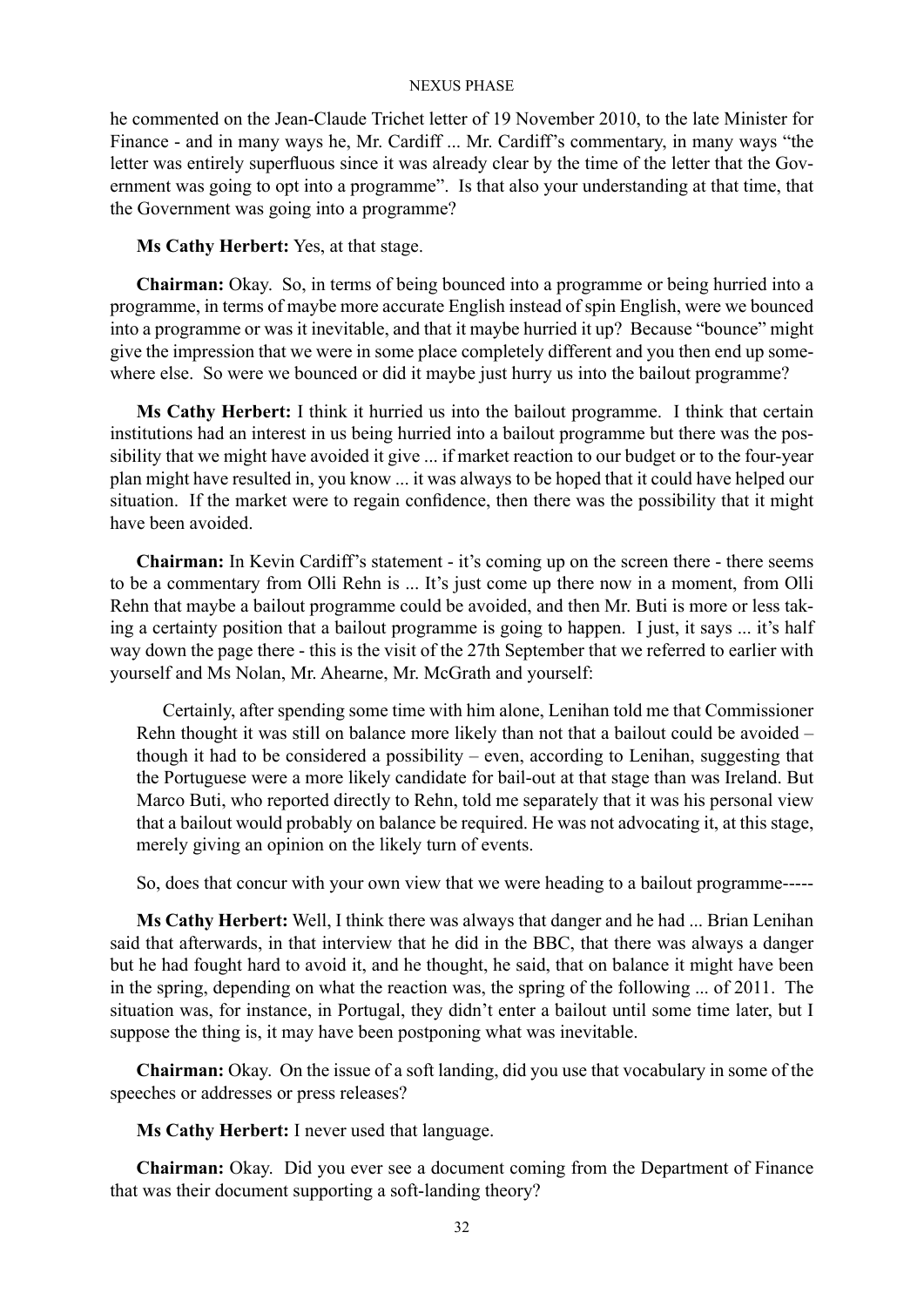**Ms Cathy Herbert:** No, I don't recall it; what I recall was that the advice, the assumptions were ... I mean this was a phrase that might have been coming from the media more than anything else and of course the media had to get it some place.

**Chairman:** But by ... there was no document provided to you to say, "Ms Herbert, you need to communicate positions that the Department of Finance have, these are evidential-based positions, we have the supporting evidence that says that there is a soft landing outside there, in a communication to it, this would be the reference point that we would give to editors", and so forth?

## **Ms Cathy Herbert:** No.

**Chairman:** Nothing of that regard. Okay. Finally, Ms Herbert, you refer to Mr. Lenihan's statement that a precautionary bailout involving intensive scrutiny would be his preference, probably giving the Government a greater discretion on fiscal adjustment targets, etc. Did that lighter-touch option feature in any exchanges with the Taoiseach or Ministers that you know of?

**Ms Cathy Herbert:** I would say that he spoke to the Taoiseach about that, but I don't know for a fact.

**Chairman:** Okay, thank you. I'm going to move to wrapping-up question and one supplementary question. One supplementary, beginning with Deputy O'Donnell.

**Deputy Kieran O'Donnell:** Ms Herbert, prior to the guarantee, the late Brian Lenihan and the Department of Finance, was there discussions or concerns around the solvency of the banks?

**Ms Cathy Herbert:** I wouldn't be in a position to know but I don't think so ... because I wasn't part of those discussions. I don't think so.

**Deputy Kieran O'Donnell:** And was there ... what was the ... he was sceptical and the Department was sceptical around the advice being provided by the Financial Regulator. What was the basis of that scepticism?

**Ms Cathy Herbert:** I think they were becoming, to become, as they moved ... I think this was something that developed in September. I think Kevin Cardiff actually refers to it in his evidence as well, they were becoming more doubtful about the nature of the advice. They knew that the advice from the Financial Regulator, the Financial Regulator was relying on the banks for advice, so they began to wonder, and that I think was the impetus for the PwC report.

**Chairman:** Thank you very much. Senator? A question, a supplementary?

**Senator Sean D. Barrett:** Thank you. The reform or stricter auditing of banks, was that discussed in your hearing at that time?

**Ms Cathy Herbert:** That was ... I think there was a realisation, once the guarantee happened and very soon afterwards, when the position of the banks became clear, that that would have to be done, and the Department set about that pretty much immediately. Legislation was drawn up to reform the banks ... the ... to reform the regulatory system, and I can't recall exactly about the role of auditors, what exactly, but certainly, the reform of the regulatory system, to make it more sound, was set about pretty much immediately, it was 2009.

**Senator Sean D. Barrett:** Thank you very much. Thank you, Chairman.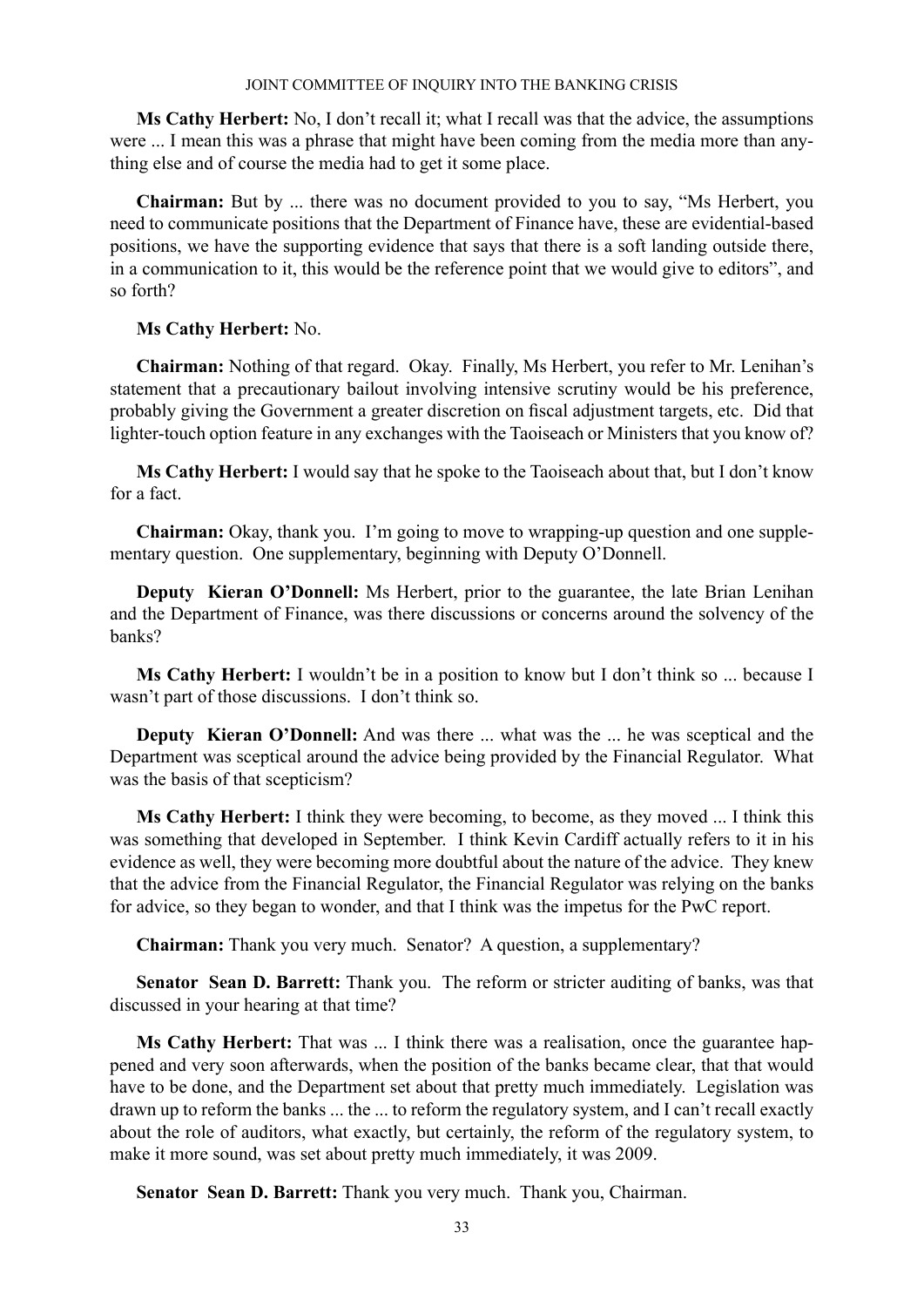**Chairman:** A final question to Ms Herbert, and then I'll invite you to make any closing remarks you want. In regard to the corporation tax issue there, I was going to raise it myself with you anyway, was there really anything new with regard to other European partners' concerns with regard to Ireland's corporation tax? There's plenty of records showing that many governments were ... had their noses out of joint about it. The Commission had a position on it but we know under EU law that the sovereign position on taxation remained and actually remained right through the restructuring programme and all the rest of it. So what was it ... was there anything different with regard to what you were hearing from Europe with regard to the corporation tax as we were going into that period?

**Ms Cathy Herbert:** Well I think what was new about it was that they were giving us money and they could be in a position to say, "This is our condition." We were in a difficult ... that was precisely the issue, they were saying "Okay, if we're going to bail you out we want make changes on this." I mean Olli Rehn, when he came over on 8 November, he said we needed to look at our taxation.

**Chairman:** And that was in the context of Ireland needing some structural programme and the discussion of corporation tax was explicitly in that arena, not in the general arena where there has been a lot of commentary from European partners around corporation tax?

**Ms Cathy Herbert:** No this was ... it was going to be ... it was clear that this was going to be a condition sought by, and .... Marco Buti, somebody referred to him earlier ... Marco Buti did mention, in Kevin Cardiff's evidence, he had a discussion on that weekend they were over before the bailout actually happened, where he said he did think it was unrealistic that we could hold on to our corporation tax. So there were reasons to be fearful.

**Chairman:** Sure. And was reducing the minimum wage part of those discussions, to your familiarity?

**Ms Cathy Herbert:** Pardon?

**Chairman:** Reducing the minimum wage?

**Ms Cathy Herbert:** Certainly that was a view that Olli Rehn had. I think that he had a view on the need to reform labour policy.

**Chairman:** Inclusive of reducing the minimum wage?

**Ms Cathy Herbert:** Yes, I understand so.

**Chairman:** Thank you very much. Ms Herbert, is there anything else you'd like to say by conclusion?

**Ms Cathy Herbert:** Well, I'd just like to say that ... I know that if Brian Lenihan were with us here today, he'd be, I think, one of your biggest fans. He would relish the opportunity to give his account of what happened during his stewardship and his time in the Department of Finance and it's a great pity that he's not here to be able to give you those details, and that you're to be doing with the likes of me.

**Chairman:** Thank you, Ms Herbert, but I wouldn't be diminishing your own participation here this morning in that regard. With that said, I'd like to thank Ms Herbert for her participation with the inquiry here this morning, to now formally excuse you and to thank you for your engagement with the inquiry this morning also. Thank you.